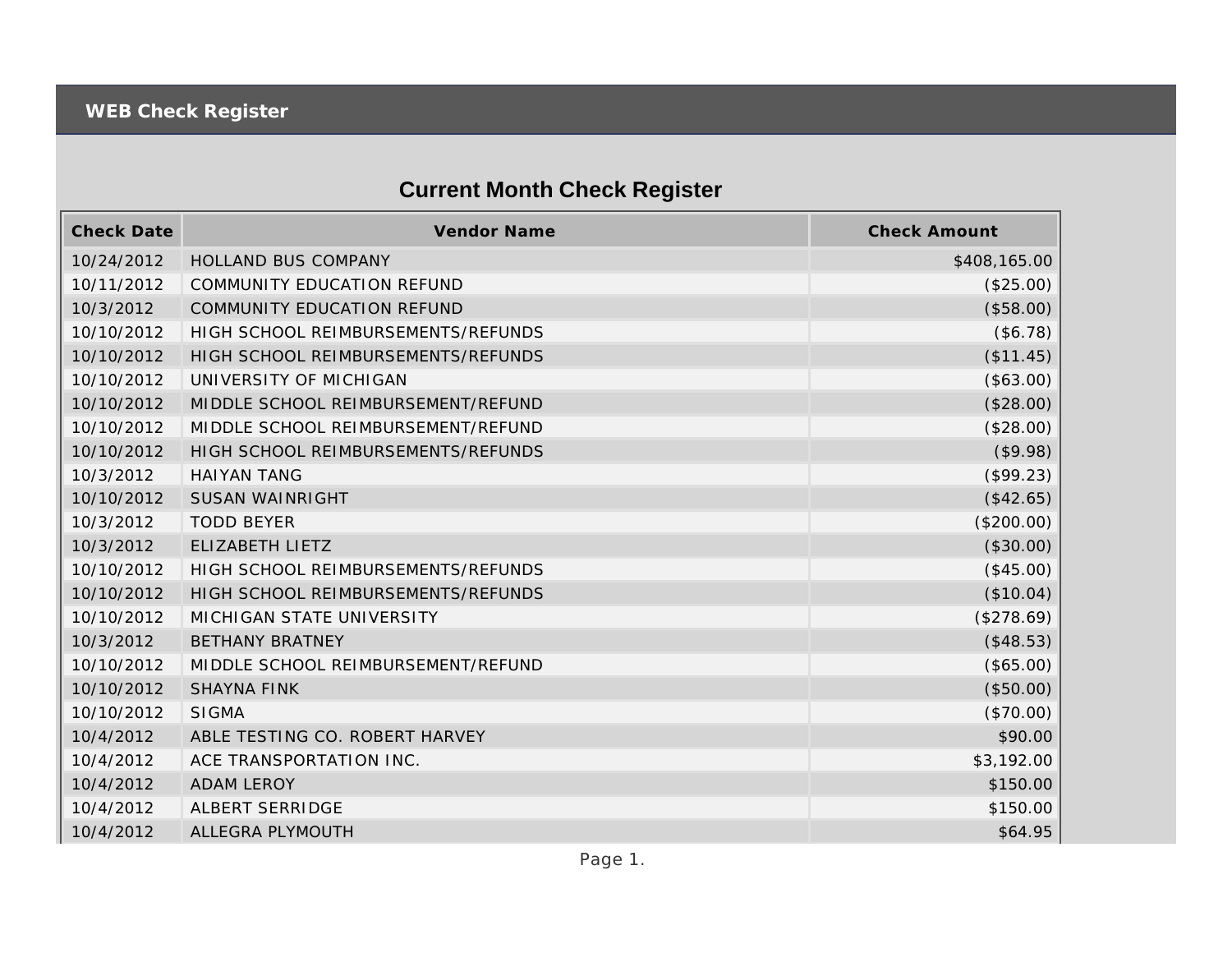| <b>Check Date</b> | Vendor Name                                        | <b>Check Amount</b> |
|-------------------|----------------------------------------------------|---------------------|
| 10/4/2012         | ANN ARBOR HANDS ON MUSEUM                          | \$244.10            |
| 10/4/2012         | AT&T                                               | \$700.00            |
| 10/4/2012         | <b>BARBARA CORWIN</b>                              | \$73.17             |
| 10/4/2012         | <b>BARBARA HILL CLIFT</b>                          | \$45.01             |
| 10/4/2012         | BARBARA MATUSIEWICZ                                | \$85.57             |
| 10/4/2012         | <b>BEARCOM</b>                                     | \$417.00            |
| 10/4/2012         | BELLE TIRE DISTRIBUTORS                            | \$626.54            |
| 10/4/2012         | <b>BETHANY BRATNEY</b>                             | \$48.53             |
| 10/4/2012         | <b>BETTE NORMAN</b>                                | \$70.00             |
| 10/4/2012         | <b>BRIAN FELCHER</b>                               | \$61.91             |
| 10/4/2012         | <b>BRIAN FOUST</b>                                 | \$60.00             |
| 10/4/2012         | BRIGHTON FORD-MERCURY, INC. BRIGHTON NAPA          | \$59.42             |
| 10/4/2012         | CARE/PRESCHOOL REFUND                              | \$462.00            |
| 10/4/2012         | <b>CAROL CHAPUT</b>                                | \$38.74             |
| 10/4/2012         | CAROLINA BIOLOGICAL SUPPLY CO.                     | \$127.16            |
| 10/4/2012         | CHARLES M. KAZALEH                                 | \$840.00            |
| 10/4/2012         | <b>CHRISTINE HAMMERLE</b>                          | \$205.00            |
| 10/4/2012         | CINTAS CORPORATION #31                             | \$223.08            |
| 10/4/2012         | COMMUNITY EDUCATION REFUND                         | \$25.00             |
| 10/4/2012         | COMMUNITY EDUCATION REFUND                         | \$50.00             |
| 10/4/2012         | <b>COMMUNITY EDUCATION REFUND</b>                  | \$20.00             |
| 10/4/2012         | <b>COMMUNITY EDUCATION REFUND</b>                  | \$130.00            |
| 10/4/2012         | COMMUNITY EDUCATION REFUND                         | \$58.00             |
| 10/4/2012         | COMMUNITY EDUCATION REFUND                         | \$50.00             |
| 10/4/2012         | COMPETITION CHEER COACHES ASSOC. OF MICHIGAN CCCAM | \$150.00            |
| 10/4/2012         | CR HILL COMPANY INC.                               | \$63.00             |
| 10/4/2012         | <b>CRAIG SCHROEDER</b>                             | \$150.00            |
| 10/4/2012         | <b>CUMMINS BRIDGEWAY LLC</b>                       | \$188.61            |
| 10/4/2012         | DAN LEVIN PRODUCTIONS, INC.                        | \$50.00             |
| 10/4/2012         | DAVID ROWE                                         | \$300.00            |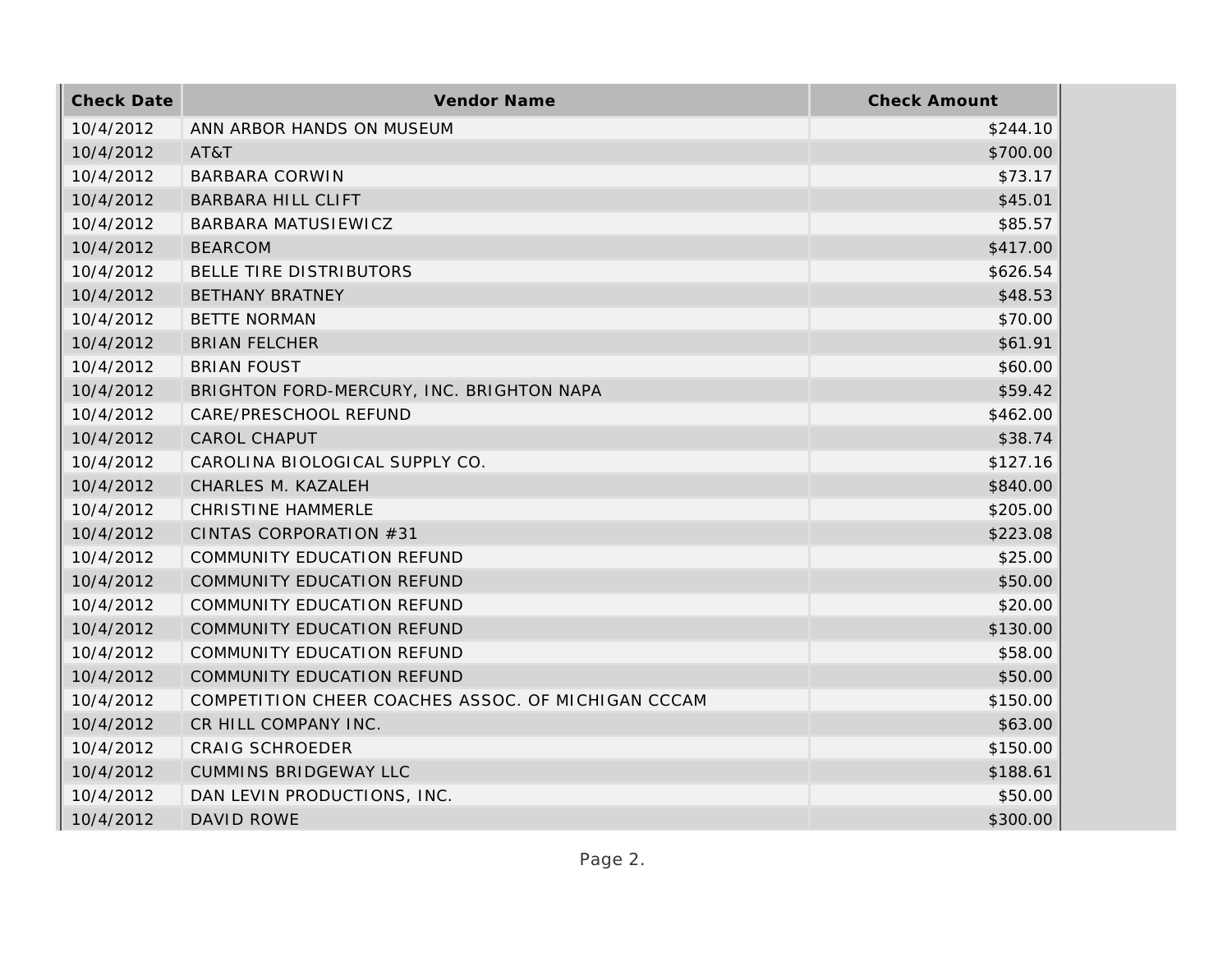| <b>Check Date</b> | Vendor Name                               | <b>Check Amount</b> |
|-------------------|-------------------------------------------|---------------------|
| 10/4/2012         | DEMCO, INCORPORATED                       | \$49.02             |
| 10/4/2012         | EARL L. COAD JR.                          | \$150.00            |
| 10/4/2012         | EDUCATIONAL THEATRE ASSOCIATION           | \$70.00             |
| 10/4/2012         | ELITE FUND, INC.                          | \$643.75            |
| 10/4/2012         | ELIZABETH LIETZ                           | \$696.36            |
| 10/4/2012         | F.A.R. MANAGEMENT INCORPORATED            | \$440.00            |
| 10/4/2012         | <b>FLASH GLASS</b>                        | \$190.00            |
| 10/4/2012         | FLINN SCIENTIFIC                          | \$790.46            |
| 10/4/2012         | <b>GCA SERVICES GROUP</b>                 | \$0.00              |
| 10/4/2012         | <b>GCA SERVICES GROUP</b>                 | \$7,546.88          |
| 10/4/2012         | GLOBAL COMPLIANCE NETWORK, INC.           | \$335.42            |
| 10/4/2012         | <b>HAIYAN TANG</b>                        | \$99.23             |
| 10/4/2012         | HARRISON HIGH SCHOOL                      | \$3,901.60          |
| 10/4/2012         | <b>HATTIE MAGUIRE</b>                     | \$59.70             |
| 10/4/2012         | <b>HEINEMANN</b>                          | \$567.00            |
| 10/4/2012         | <b>HEINEMANN</b>                          | \$154.00            |
| 10/4/2012         | HIGH SCHOOL REIMBURSEMENTS/REFUNDS        | \$116.00            |
| 10/4/2012         | HIGH SCHOOL REIMBURSEMENTS/REFUNDS        | \$296.00            |
| 10/4/2012         | HOEKSTRA TRANSPORTATION, INC.             | \$520.74            |
| 10/4/2012         | HOLLAND BUS COMPANY                       | \$505.37            |
| 10/4/2012         | <b>ILONA RUGG</b>                         | \$57.29             |
| 10/4/2012         | INSTITUTE FOR EDUCATIONAL DEVELOPMENT     | \$219.00            |
| 10/4/2012         | INTERCOLLEGIATE BROADCASTING SYSTEM, INC. | \$125.00            |
| 10/4/2012         | ISAIAH WYNN JR.                           | \$60.00             |
| 10/4/2012         | JACK'S FLOODLIGHT SERVICE, INC.           | \$4,155.25          |
| 10/4/2012         | JAMES A. TIEDE                            | \$205.00            |
| 10/4/2012         | JOEL R. CRANE                             | \$150.00            |
| 10/4/2012         | <b>JOHN WYLIE</b>                         | \$150.00            |
| 10/4/2012         | JS FRY CONSULTING                         | \$5,080.32          |
| 10/4/2012         | <b>KATHERINE SIARTO</b>                   | \$24.60             |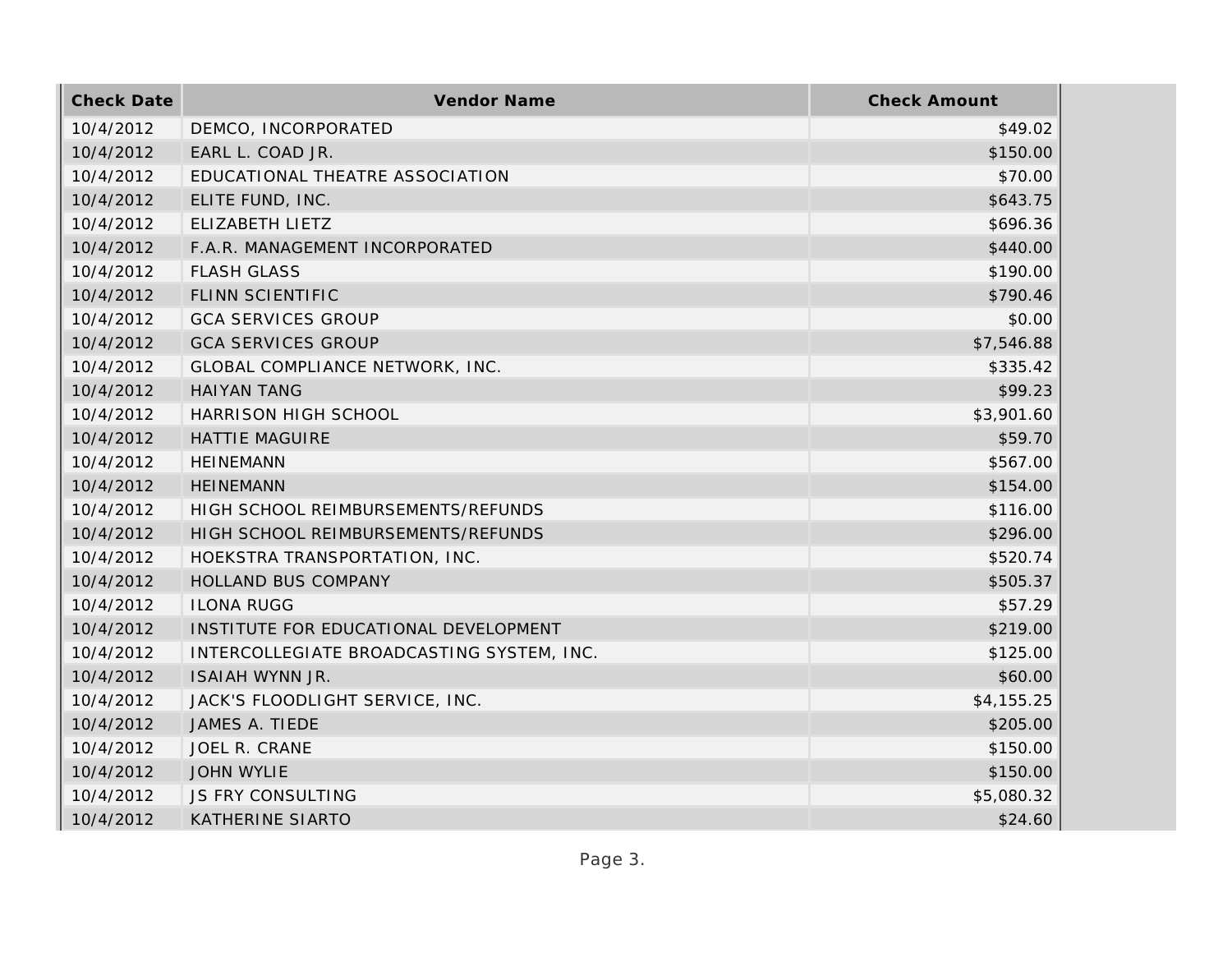| <b>Check Date</b> | Vendor Name                                               | <b>Check Amount</b> |
|-------------------|-----------------------------------------------------------|---------------------|
| 10/4/2012         | LAKESHORE LEARNING MATERIALS                              | \$906.95            |
| 10/4/2012         | LAWRENCE TECHNOLOGICAL UNIVERSITY                         | \$1,000.00          |
| 10/4/2012         | <b>LUMA JARGIS</b>                                        | \$307.30            |
| 10/4/2012         | THE MARKERBOARD PEOPLE                                    | \$451.00            |
| 10/4/2012         | <b>MARQUIS THEATRE</b>                                    | \$150.00            |
| 10/4/2012         | <b>MARY TURCHI</b>                                        | \$108.78            |
| 10/4/2012         | MATHESON TRI-GAS, INC.                                    | \$371.95            |
| 10/4/2012         | MCGRAW-HILL COMPANIES (FORMERLY EVERYDAY MATHEMATICS)     | \$837.58            |
| 10/4/2012         | MELISSA ISRAEL                                            | \$82.06             |
| 10/4/2012         | MEMSPA MICHIGAN ELEMENTARY & MIDDLE SCHOOL PRINCIPAL ASSO | \$555.00            |
| 10/4/2012         | MHSAA MICHIGAN H.S. ATHLETIC ASSOC.                       | \$250.00            |
| 10/4/2012         | MICHAEL EUGENE MCKENNA                                    | \$55.00             |
| 10/4/2012         | MICHELLE DONBERGER                                        | \$221.97            |
| 10/4/2012         | MIDLAND RESORT & CONVENTION CENTER                        | \$756.00            |
| 10/4/2012         | MILFORD HIGH SCHOOL                                       | \$100.00            |
| 10/4/2012         | MIPA MICHIGAN INTERSCHOLASTIC PRESS                       | \$45.00             |
| 10/4/2012         | <b>NANCY WILLIS</b>                                       | \$125.93            |
| 10/4/2012         | NICK AT NIGHT DJ SERVICE KEITH N. ANDERSON II             | \$899.00            |
| 10/4/2012         | NICOLE GUSTAFSON                                          | \$58.88             |
| 10/4/2012         | OAKLAND COUNTY TREASURER                                  | \$39,536.13         |
| 10/4/2012         | OAKLAND SCHOOLS                                           | \$60.00             |
| 10/4/2012         | OBSERVER & ECCENTRIC (ADS - NOVI NEWS)                    | \$98.25             |
| 10/4/2012         | OBSERVER & ECCENTRIC (SUBSCRIPTIONS-NOVI NEWS)            | \$84.07             |
| 10/4/2012         | OWEN R. NAKAMURA                                          | \$70.00             |
| 10/4/2012         | PAUL QUICKNER                                             | \$925.00            |
| 10/4/2012         | PCMI PROFESSIONAL CONTRACT MANAGEMENT, INC.               | \$0.00              |
| 10/4/2012         | PCMI PROFESSIONAL CONTRACT MANAGEMENT, INC.               | \$0.00              |
| 10/4/2012         | PCMI PROFESSIONAL CONTRACT MANAGEMENT, INC.               | \$0.00              |
| 10/4/2012         | PCMI PROFESSIONAL CONTRACT MANAGEMENT, INC.               | \$35,713.06         |
| 10/4/2012         | <b>PEGGY WICKMAN</b>                                      | \$53.96             |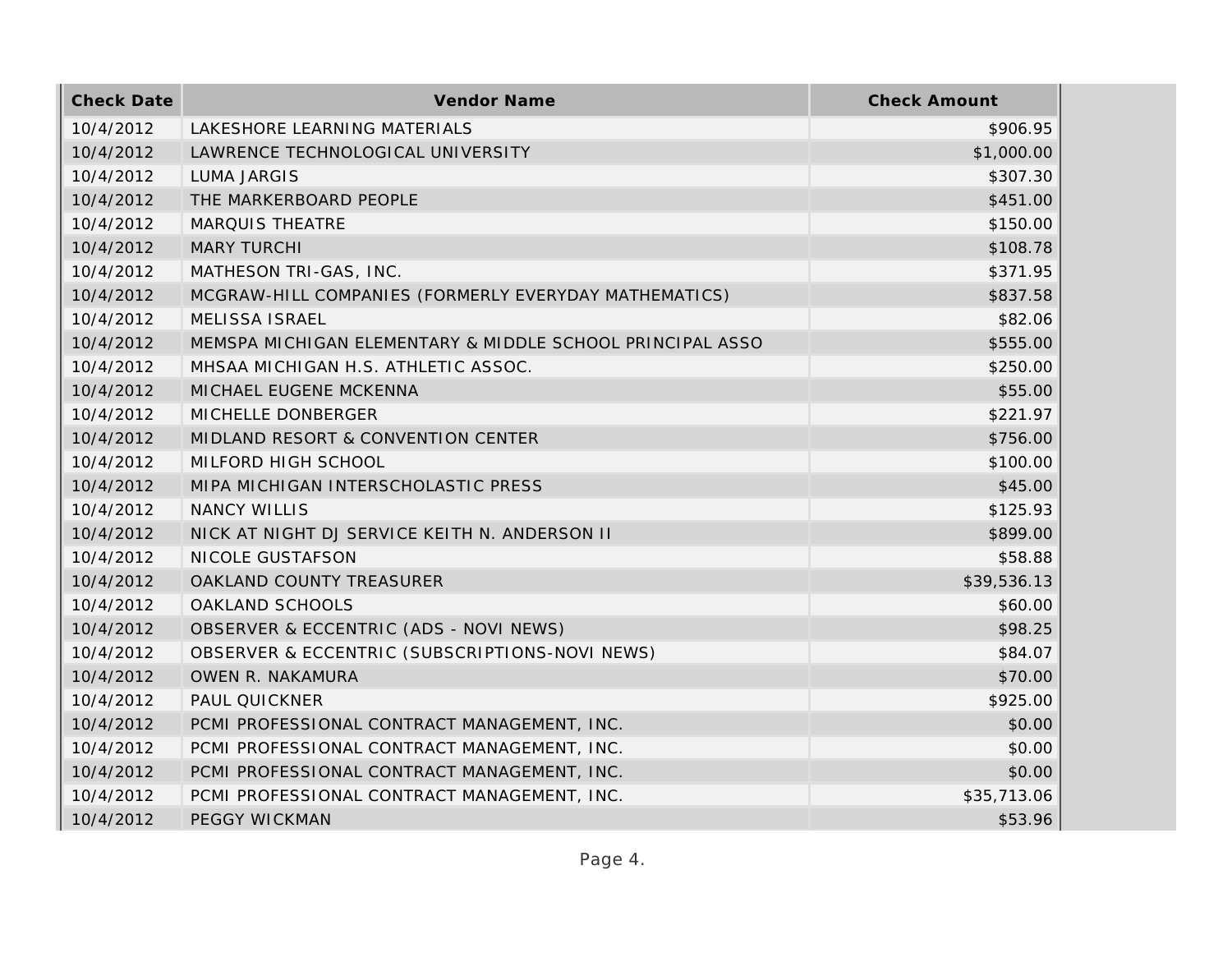| <b>Check Date</b> | Vendor Name                                         | <b>Check Amount</b> |
|-------------------|-----------------------------------------------------|---------------------|
| 10/4/2012         | PRECISION DATA PRODUCTS                             | \$31.87             |
| 10/4/2012         | PROVIDENCE OCCUPATIONAL HEALTH PARTNERS             | \$215.00            |
| 10/4/2012         | QUILL CORPORATION                                   | \$592.87            |
| 10/4/2012         | RELIABLE DELIVERY LOGISTICS, INC.                   | \$1,667.25          |
| 10/4/2012         | RICHARD HALL                                        | \$150.00            |
| 10/4/2012         | ROBERT SPENCER                                      | \$150.00            |
| 10/4/2012         | <b>ROGER BROWNELL</b>                               | \$150.00            |
| 10/4/2012         | RSIG SECURITY, INC.                                 | \$337.50            |
| 10/4/2012         | <b>SAM'S CLUB</b>                                   | \$70.00             |
| 10/4/2012         | SECREST, WARDLE, LYNCH, HAMPTON, TRUEX & MORLEY, PC | \$824.26            |
| 10/4/2012         | SHEILA SOVEL                                        | \$217.69            |
| 10/4/2012         | STAPLES ADVANTAGE                                   | \$46.88             |
| 10/4/2012         | <b>STATE OF MICHIGAN</b>                            | \$125.00            |
| 10/4/2012         | STATE WIRE AND TERMINAL, INC                        | \$145.07            |
| 10/4/2012         | THE REGENTS OF THE UNIVERSITY OF MICHIGAN           | \$4,000.00          |
| 10/4/2012         | THOMAS E. DONOVAN                                   | \$60.00             |
| 10/4/2012         | <b>TODD BEYER</b>                                   | \$200.00            |
| 10/4/2012         | UNITY SCHOOL BUS PARTS                              | \$1,783.22          |
| 10/4/2012         | WAGEWORKS, INC                                      | \$753.96            |
| 10/4/2012         | <b>XPEDX</b>                                        | \$808.00            |
| 10/5/2012         | A & R REPAIRS BAKER'S KNEAD INC                     | \$158.00            |
| 10/5/2012         | ALLEGRA PLYMOUTH                                    | \$29.95             |
| 10/5/2012         | AMY PAQUETTE                                        | \$194.40            |
| 10/5/2012         | AUNT MILLIE'S BAKERIES                              | \$206.95            |
| 10/5/2012         | THE BAGEL STATION LLC                               | \$587.40            |
| 10/5/2012         | CARLA MINISSALE                                     | \$183.01            |
| 10/5/2012         | <b>CARRIE HOLIDAY</b>                               | \$161.81            |
| 10/5/2012         | CHARLES M. GELARDI                                  | \$0.00              |
| 10/5/2012         | CHARLES M. GELARDI                                  | \$964.10            |
| 10/5/2012         | COTTAGE INN PIZZA SANHANDI ENTERPRISE LLC           | \$912.00            |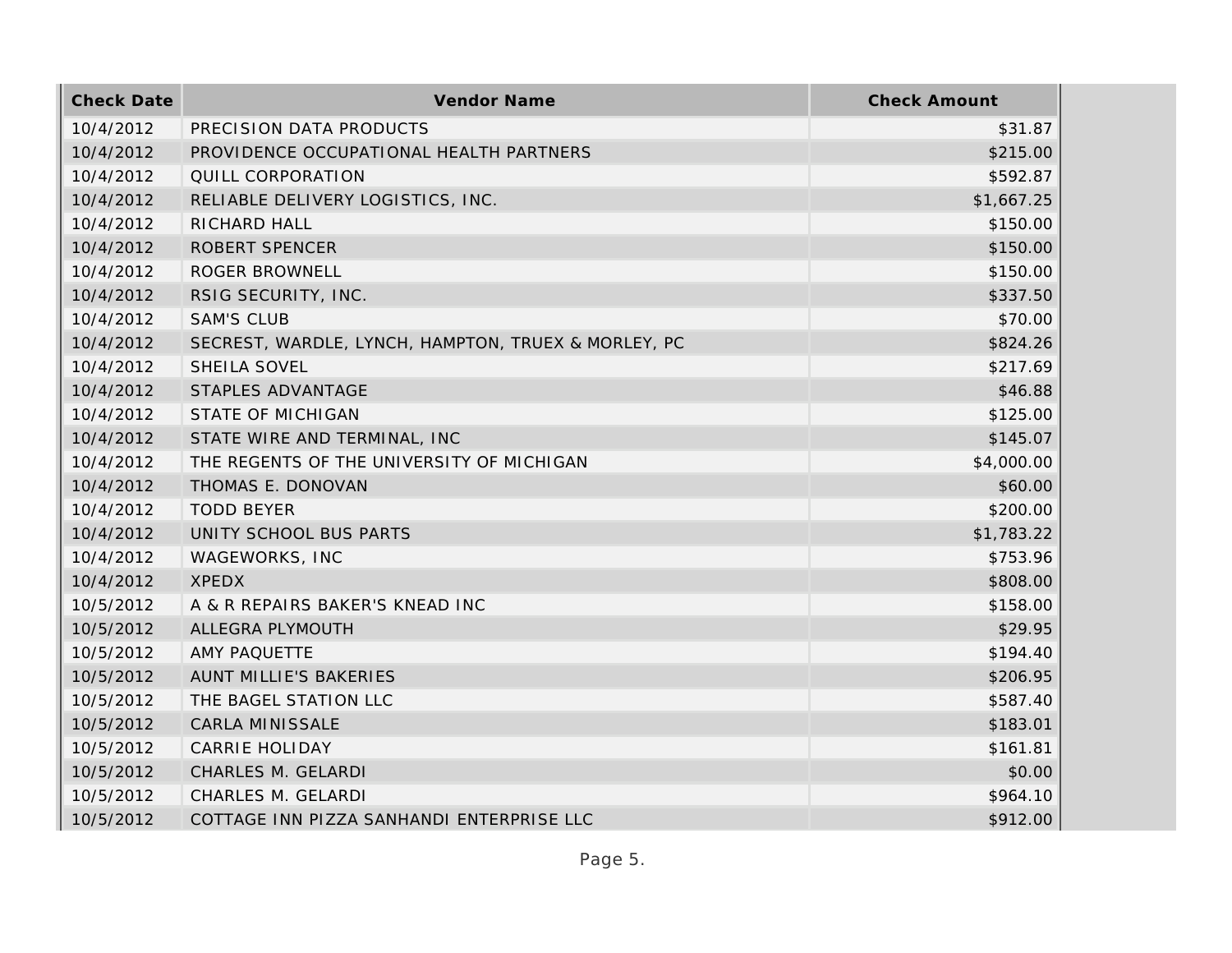| <b>Check Date</b> | Vendor Name                                               | <b>Check Amount</b> |
|-------------------|-----------------------------------------------------------|---------------------|
| 10/5/2012         | COUNTRY PRIDE DAIRY, INC.                                 | \$7,516.45          |
| 10/5/2012         | HPS, LLC                                                  | \$2,923.20          |
| 10/5/2012         | IMPRESS PRINTED PRODUCTS DERIC JAQUES                     | \$18.75             |
| 10/5/2012         | <b>JET'S PIZZA</b>                                        | \$1,779.00          |
| 10/5/2012         | KATHLEEN LOMBARDI                                         | \$200.00            |
| 10/5/2012         | LANDGATE, INC. C/O BELLACINO'S                            | \$312.00            |
| 10/5/2012         | LIVONIA ITALIAN BAKERY                                    | \$303.75            |
| 10/5/2012         | NOVI TOWN PIZZA LLC                                       | \$836.75            |
| 10/5/2012         | PIZZA HUT/REDBERRY RESTO BRANDS INTL INC.                 | \$443.75            |
| 10/5/2012         | PIZZA MARVELOUS                                           | \$510.00            |
| 10/5/2012         | <b>SAM'S CLUB</b>                                         | \$35.00             |
| 10/5/2012         | TUBBYS SUBS QUALITY FOODS INC.                            | \$253.50            |
| 10/5/2012         | U.S. FOODSERVICE, INC.                                    | \$815.05            |
| 10/10/2012        | ARROW FINANCIAL SERVICES C/O WEBER & OLCESE, PLC 10-00664 | \$293.43            |
| 10/11/2012        | ARROW FINANCIAL SERVICES C/O WEBER & OLCESE, PLC 10-00664 | (\$293.43)          |
| 10/10/2012        | AXA EQUITABLE EQUI-VEST                                   | \$111.08            |
| 10/10/2012        | CHAPTER 13 TRUSTEE DAVID WM. RUSKIN                       | \$770.09            |
| 10/10/2012        | INTERNATIONAL UNION OPERATING ENGINEERS, LOCAL 324        | \$501.40            |
| 10/10/2012        | <b>MEFSA</b>                                              | \$99.40             |
| 10/10/2012        | MISDU MICHIGAN STATE DISBURSEMENT                         | \$1,353.50          |
| 10/10/2012        | NOVI ED SECRETARIAL &                                     | \$2,971.38          |
| 10/10/2012        | NOVI EDUCATION ASSOC c/o CHANDRA MADAFFERI - HS           | \$24,309.05         |
| 10/10/2012        | NOVI FOOD SERVICE c/o CARRIE HOLLIDAY-OH                  | \$544.41            |
| 10/10/2012        | PHEAA PENNSYLVANIA HIGHER EDUCATION ASSISTANCE AGENCY     | \$114.33            |
| 10/10/2012        | UNITED STATES TREASURY IRS                                | \$1,647.09          |
| 10/10/2012        | UNITED WAY                                                | \$95.83             |
| 10/11/2012        | ABSOPURE WATER COMPANY DEPT #850560                       | \$13.00             |
| 10/11/2012        | ACADEMIC PLANNERS PLUS                                    | \$3,242.68          |
| 10/11/2012        | ASCC ALL SERVICE CARPET CARE                              | \$65.00             |
| 10/11/2012        | AMERICAN FUNDS WWK INVESTMENTS                            | \$15,000.00         |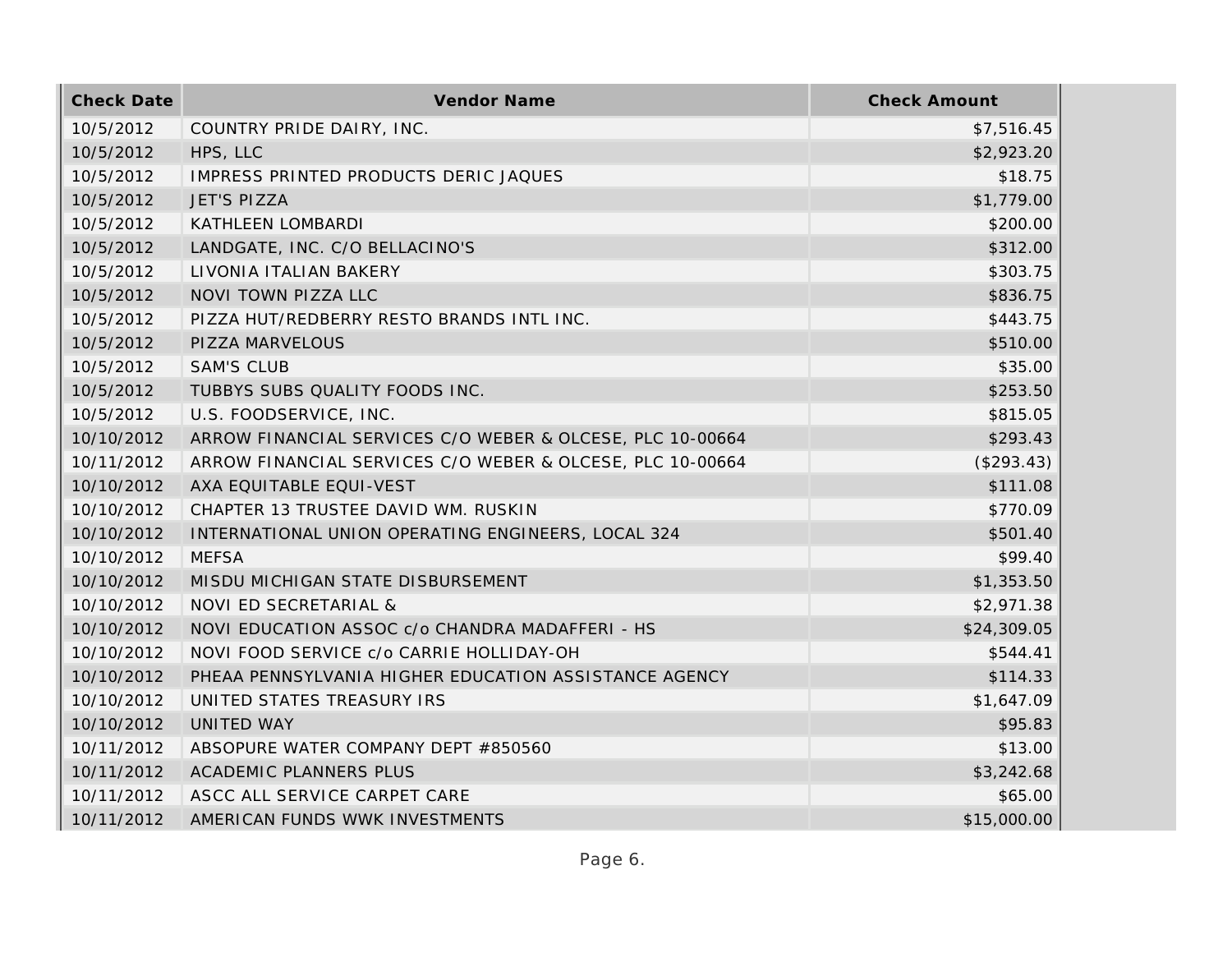| <b>Check Date</b> | Vendor Name                                                   | <b>Check Amount</b> |
|-------------------|---------------------------------------------------------------|---------------------|
| 10/11/2012        | AMERICAN FUNDS WWK INVESTMENTS                                | \$15,000.00         |
| 10/17/2012        | AMERICAN FUNDS WWK INVESTMENTS                                | (\$15,000.00)       |
| 10/11/2012        | AMERICAN FUNDS FBO SYLVIA SOBRAN                              | \$15,000.00         |
| 10/11/2012        | AMERICAN MATHEMATICS COMPETITIONS                             | \$147.00            |
| 10/11/2012        | AMERIPRISE TRUST FBO SUSAN RUDDY                              | \$15,000.00         |
| 10/11/2012        | ANDERSONS SCHOOL EVENTS TAYMARK                               | \$413.81            |
| 10/11/2012        | ANGELINA KREGER                                               | \$141.60            |
| 10/11/2012        | ANNUITY INVESTORS LIFE INSURANCE CO. GREAT AMERICAN FINANCIAL | \$15,000.00         |
| 10/11/2012        | AT&T                                                          | \$2,300.00          |
| 10/11/2012        | AT&T                                                          | \$62.79             |
| 10/11/2012        | <b>AT&amp;T LONG DISTANCE</b>                                 | \$381.91            |
| 10/11/2012        | BATTLE CREEK AREA MATH & SCIENCE CENTER                       | \$330.00            |
| 10/11/2012        | <b>BEAR PACKAGING &amp; SUPPLY</b>                            | \$104.75            |
| 10/11/2012        | <b>BSW</b>                                                    | \$7,651.02          |
| 10/11/2012        | CARE/PRESCHOOL REFUND                                         | \$107.50            |
| 10/11/2012        | <b>CARRIE MCDONALD</b>                                        | \$170.27            |
| 10/11/2012        | <b>CARY GRIMM</b>                                             | \$243.53            |
| 10/11/2012        | <b>DENISE KARAKASHIAN</b>                                     | \$20.00             |
| 10/11/2012        | DEXTER SPEECH ACTIVITIES                                      | \$40.00             |
| 10/11/2012        | <b>DINSER'S FLOWERS &amp; GREENHOUSES</b>                     | \$425.00            |
| 10/11/2012        | <b>DONNA ROEMER</b>                                           | \$62.55             |
| 10/11/2012        | DTRS COLUMBUS DRIVE LLC FAIRMONT HOTEL CHICAGO                | \$2,354.80          |
| 10/11/2012        | EDUCATIONAL DESIGN, LLC THE 2 SISTERS                         | \$468.00            |
| 10/11/2012        | <b>ERIN HARBAR</b>                                            | \$98.92             |
| 10/11/2012        | ETA HAND2MIND                                                 | \$1,709.46          |
| 10/11/2012        | EZSTREAM.COM SCHOLASTIC TOOLS LLC                             | \$50.00             |
| 10/11/2012        | <b>FIDELITY INVESTMENTS</b>                                   | \$15,000.00         |
| 10/11/2012        | FIDELITY MANAGEMENT TRUST CO. FBO JEAN WALLE                  | \$15,000.00         |
| 10/11/2012        | FIRST INVESTORS CORPORATION ATTN: VICKI FILIPIAK              | \$15,000.00         |
| 10/11/2012        | FIRST INVESTORS CORPORATION ATTN: VICKI FILIPIAK              | \$15,000.00         |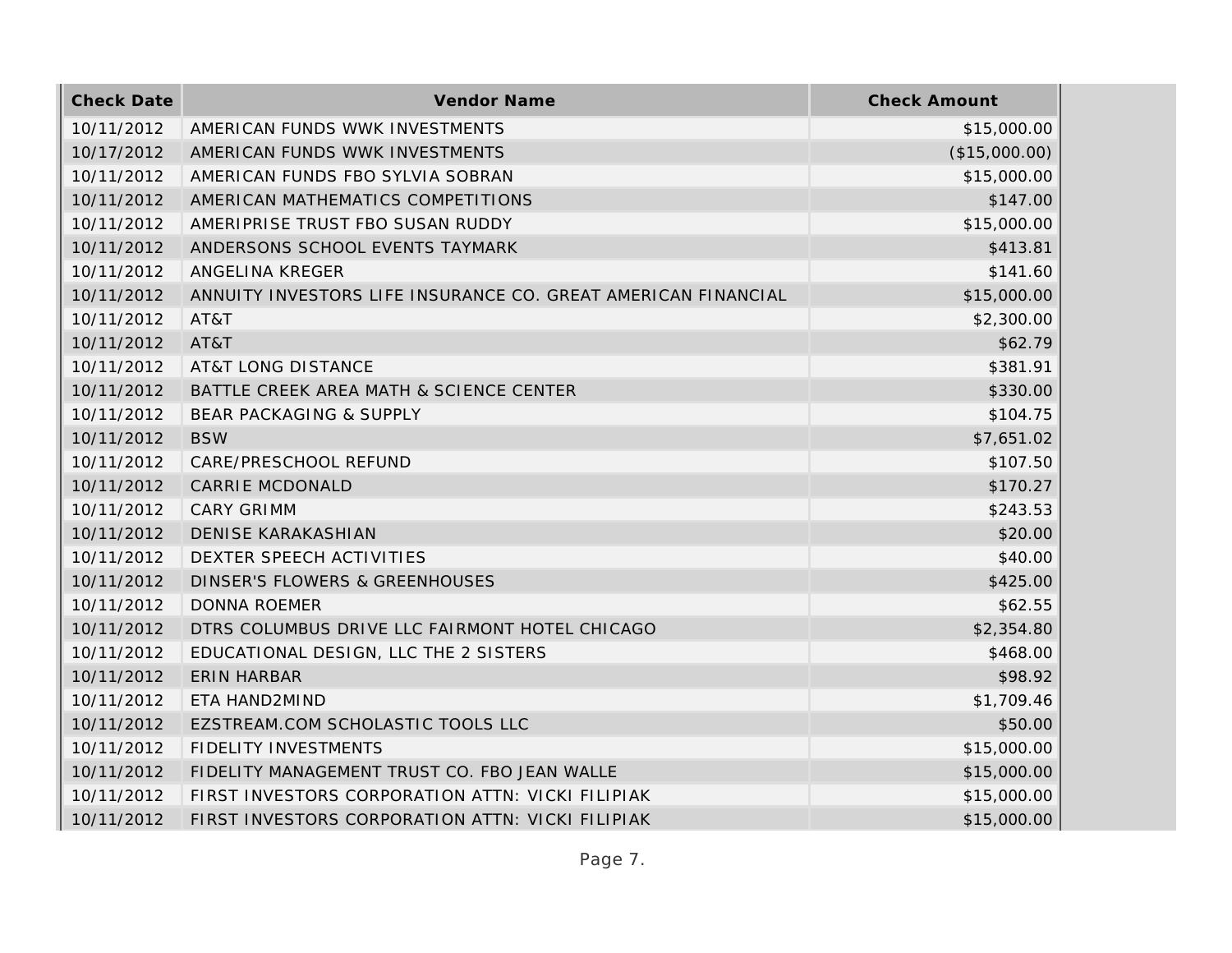| <b>Check Date</b> | Vendor Name                                      | <b>Check Amount</b> |
|-------------------|--------------------------------------------------|---------------------|
| 10/11/2012        | FIRST INVESTORS CORPORATION ATTN: VICKI FILIPIAK | \$15,000.00         |
| 10/11/2012        | FIRST INVESTORS CORPORATION ATTN: VICKI FILIPIAK | \$15,000.00         |
| 10/11/2012        | FIRST INVESTORS CORPORATION ATTN: VICKI FILIPIAK | \$15,000.00         |
| 10/11/2012        | FIRST INVESTORS CORPORATION ATTN: VICKI FILIPIAK | \$15,000.00         |
| 10/11/2012        | FIRST INVESTORS CORPORATION ATTN: VICKI FILIPIAK | \$15,000.00         |
| 10/11/2012        | FIRST INVESTORS CORPORATION ATTN: VICKI FILIPIAK | \$15,000.00         |
| 10/11/2012        | FIRST INVESTORS CORPORATION ATTN: VICKI FILIPIAK | \$15,000.00         |
| 10/11/2012        | <b>GLEN K WALTHALL</b>                           | \$102.60            |
| 10/11/2012        | <b>GLP &amp; ASSOCIATES FBO JUDY MCNEAL</b>      | \$15,000.00         |
| 10/11/2012        | <b>GREAT AMERICAN FINANCIAL</b>                  | \$15,000.00         |
| 10/11/2012        | HARLAND TECHNOLOGY SERVICES                      | \$1,904.00          |
| 10/11/2012        | <b>HATTIE MAGUIRE</b>                            | \$125.94            |
| 10/11/2012        | HF GROUP, LLC                                    | \$319.55            |
| 10/11/2012        | ING RELIASTAR LIFE INSURANCE CO.                 | \$15,000.00         |
| 10/11/2012        | JOHN HANCOCK FBO ROBERT HUBBERT                  | \$15,000.00         |
| 10/11/2012        | <b>KATHERINE ELLIS</b>                           | \$99.69             |
| 10/11/2012        | <b>KERRI YUCHUCK</b>                             | \$73.71             |
| 10/11/2012        | KIM T. CLARK                                     | \$65.00             |
| 10/11/2012        | L IMAGES                                         | \$2,853.00          |
| 10/11/2012        | L.E. BROCKMAN CO.                                | \$11,528.00         |
| 10/11/2012        | LAKESHORE LEARNING MATERIALS                     | \$114.77            |
| 10/11/2012        | THE LEGEND GROUP MS INVESTMENT SERVICES          | \$15,000.00         |
| 10/11/2012        | <b>MADELINE MILLS</b>                            | \$40.21             |
| 10/11/2012        | MARSHALL MUSIC                                   | \$0.00              |
| 10/11/2012        | MARSHALL MUSIC                                   | \$3,395.00          |
| 10/11/2012        | MEDCO SUPPLY INC.                                | \$110.45            |
| 10/11/2012        | <b>MEGAN GASIDLO</b>                             | \$9.16              |
| 10/11/2012        | <b>MELISSA EDMUNDS</b>                           | \$100.00            |
| 10/11/2012        | MELISSA KELLEY                                   | \$69.00             |
| 10/11/2012        | METLIFE FBO DEBRA HARRIS                         | \$15,000.00         |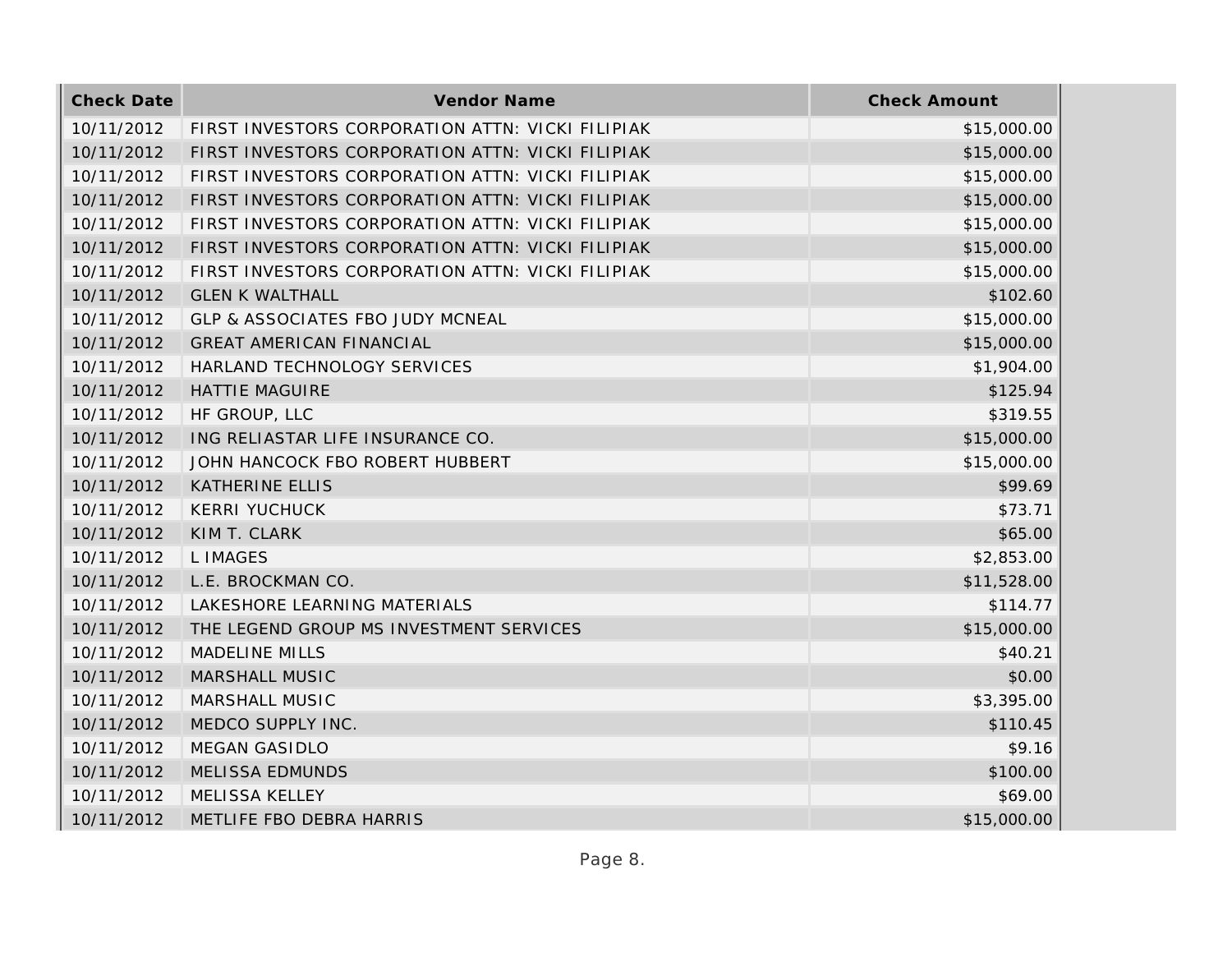| <b>Check Date</b> | Vendor Name                                            | <b>Check Amount</b> |
|-------------------|--------------------------------------------------------|---------------------|
| 10/11/2012        | MICHIGAN STATE UNIVERSITY                              | \$278.69            |
| 10/11/2012        | MIDDLE SCHOOL REIMBURSEMENT/REFUND                     | \$25.00             |
| 10/11/2012        | NOVI EDUCATIONAL FOUNDATION                            | \$3,600.00          |
| 10/11/2012        | NOVI HIGH SCHOOL ATHLETIC BOOSTERS                     | \$45,864.00         |
| 10/11/2012        | NOVI HIGH SCHOOL ATHLETIC BOOSTERS                     | \$7,105.00          |
| 10/11/2012        | NOVI MIDDLE SCHOOL PTO                                 | \$21,067.00         |
| 10/11/2012        | OBSERVER & ECCENTRIC (SUBSCRIPTIONS-NOVI NEWS)         | \$42.99             |
| 10/11/2012        | OTIS SPUNKMEYER INC                                    | \$312.30            |
| 10/11/2012        | <b>OZARK DELIGHT</b>                                   | \$312.40            |
| 10/11/2012        | PARADIGM EQUITIES MEA PRUDENTIAL                       | \$15,000.00         |
| 10/11/2012        | PEARSON CLINICAL ASSESSMENT                            | \$838.95            |
| 10/11/2012        | RICOH USA, INC.                                        | \$0.00              |
| 10/11/2012        | RICOH USA, INC.                                        | \$0.00              |
| 10/11/2012        | RICOH USA, INC.                                        | \$12,245.06         |
| 10/11/2012        | RORI MEYERINK                                          | \$50.00             |
| 10/11/2012        | RUGGS RECOMMENDATIONS                                  | \$28.00             |
| 10/11/2012        | SAFEWAY SHREDDING LLC                                  | \$240.00            |
| 10/11/2012        | <b>SAM'S CLUB</b>                                      | \$306.58            |
| 10/11/2012        | SCANTRON CORPORATION                                   | \$0.00              |
| 10/11/2012        | <b>SCANTRON CORPORATION</b>                            | \$2,497.59          |
| 10/11/2012        | SCHOLASTIC BOOK CLUBS, INC.                            | \$395.34            |
| 10/11/2012        | SCHOLASTIC CLASSROOM MAGAZINES SCHOLASTIC INC.         | \$85.25             |
| 10/11/2012        | <b>SIGMA</b>                                           | \$70.00             |
| 10/11/2012        | <b>STACEY BECKER</b>                                   | \$180.00            |
| 10/11/2012        | STAPLES ADVANTAGE                                      | \$453.99            |
| 10/11/2012        | STEPHANIE SCHRINER                                     | \$166.90            |
| 10/11/2012        | SUSAN WAINRIGHT                                        | \$42.65             |
| 10/11/2012        | THREADWORKS, LTD                                       | \$2,365.00          |
| 10/11/2012        | VANGUARD FIDUCIARY TRUST FBO CLAUDIA GREEN-WISEMAN     | \$15,000.00         |
| 10/11/2012        | VANGUARD PRIME MONEY MARKET 403B #0030/FBO BECKY HURST | \$15,000.00         |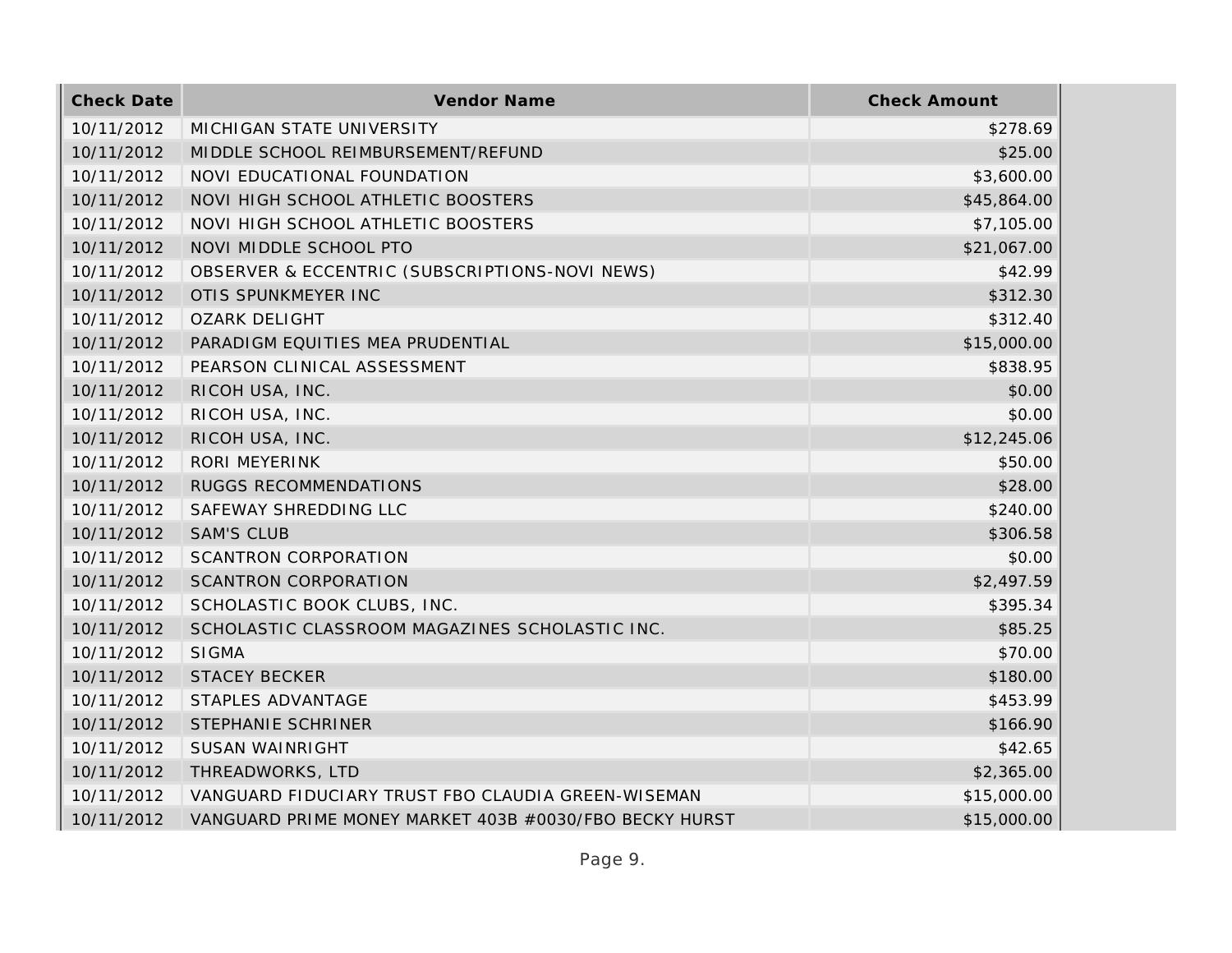| <b>Check Date</b> | Vendor Name                                               | <b>Check Amount</b> |
|-------------------|-----------------------------------------------------------|---------------------|
| 10/11/2012        | W. T. COX SUBSCRIPTIONS, INC                              | \$653.83            |
| 10/11/2012        | WESTERN PSYCHOLOGICAL SERVICES                            | \$500.50            |
| 10/12/2012        | <b>AUNT MILLIE'S BAKERIES</b>                             | \$367.49            |
| 10/12/2012        | THE BAGEL STATION LLC                                     | \$573.10            |
| 10/12/2012        | BILDON PARTS AND SERVICE INC.                             | \$238.50            |
| 10/12/2012        | CHARLES M. GELARDI                                        | \$0.00              |
| 10/12/2012        | CHARLES M. GELARDI                                        | \$1,032.20          |
| 10/12/2012        | COTTAGE INN PIZZA SANHANDI ENTERPRISE LLC                 | \$450.00            |
| 10/12/2012        | EVER KOLD REFRIGERATION                                   | \$2,035.00          |
| 10/12/2012        | INTRASTATE DISTRIBUTORS CO.                               | \$1,879.96          |
| 10/12/2012        | <b>JET'S PIZZA</b>                                        | \$2,109.25          |
| 10/12/2012        | <b>KIM'S GARDENS</b>                                      | \$1,960.00          |
| 10/12/2012        | LIVONIA ITALIAN BAKERY                                    | \$1,398.00          |
| 10/12/2012        | NOVI TOWN PIZZA LLC                                       | \$1,068.75          |
| 10/12/2012        | PIZZA HUT/REDBERRY RESTO BRANDS INTL INC.                 | \$431.25            |
| 10/12/2012        | STAPLES ADVANTAGE                                         | \$19.60             |
| 10/12/2012        | TUBBYS SUBS QUALITY FOODS INC.                            | \$836.55            |
| 10/12/2012        | U.S. FOODSERVICE, INC.                                    | \$1,836.16          |
| 10/12/2012        | VAN EERDEN FOODSERVICE                                    | \$1,454.54          |
| 10/12/2012        | CASAS                                                     | \$1,116.52          |
| 10/12/2012        | DISTRICT REIMBURSEMENTS/REFUNDS                           | \$622.10            |
| 10/12/2012        | DTE ENERGY                                                | \$164.58            |
| 10/12/2012        | NOVA ENVIRONMENTAL, INC                                   | \$1,375.00          |
| 10/12/2012        | OAKLAND SCHOOLS                                           | \$67.50             |
| 10/12/2012        | ROBERT J. STEEH                                           | \$220.35            |
| 10/12/2012        | STAPLES ADVANTAGE                                         | \$266.76            |
| 10/12/2012        | FANNING/HOWEY ASSOCIATES, INC.                            | \$175.00            |
| 10/12/2012        | FERRINI CONTRACTING CORPORATION                           | \$4,950.00          |
| 10/12/2012        | MCCARTHY & SMITH, INC. FOR NOVI COMMUNITY SCHOOL DISTRICT | \$0.00              |
| 10/12/2012        | MCCARTHY & SMITH, INC. FOR NOVI COMMUNITY SCHOOL DISTRICT | \$0.00              |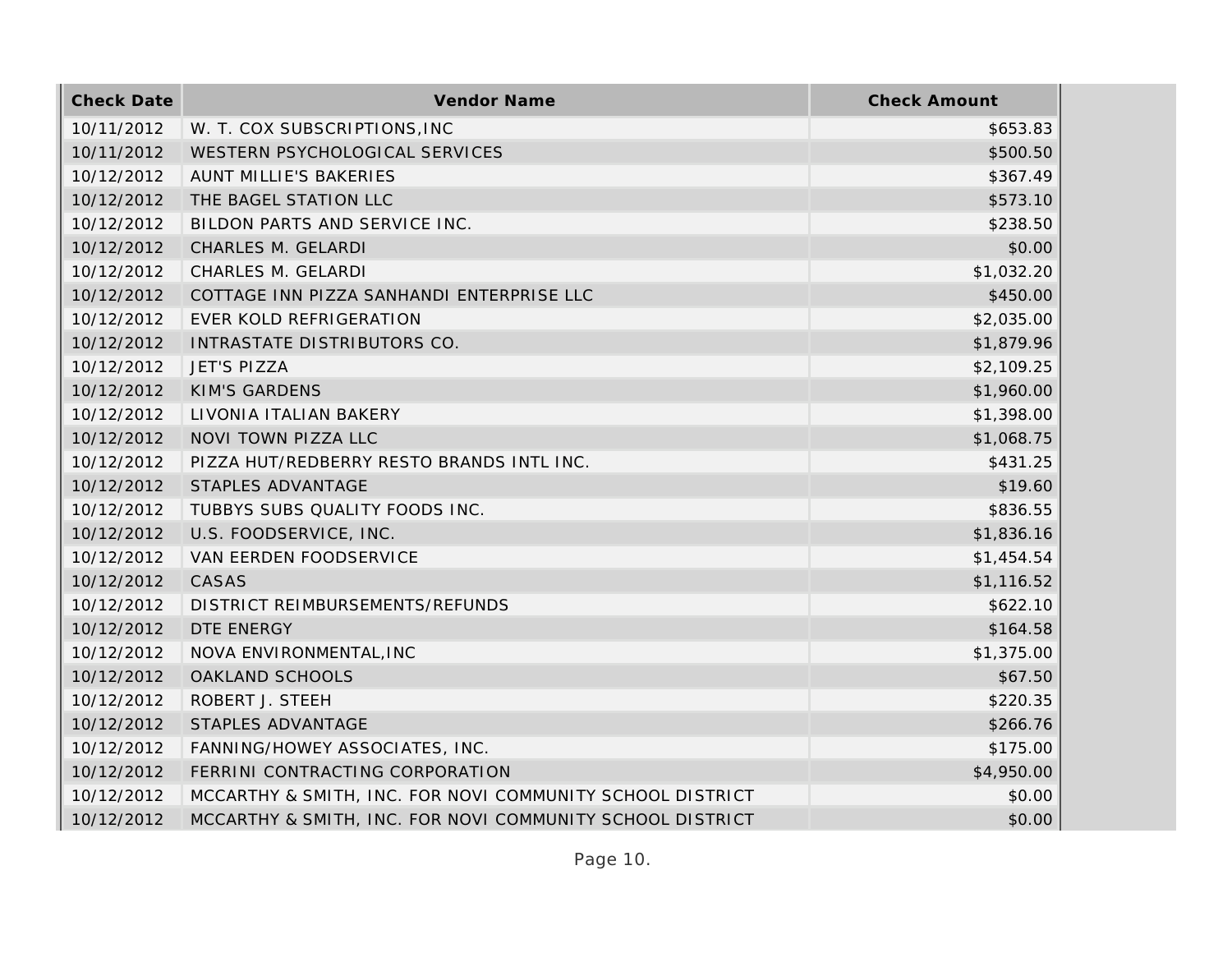| <b>Check Date</b> | Vendor Name                                               | <b>Check Amount</b> |
|-------------------|-----------------------------------------------------------|---------------------|
| 10/12/2012        | MCCARTHY & SMITH, INC. FOR NOVI COMMUNITY SCHOOL DISTRICT | \$0.00              |
| 10/12/2012        | MCCARTHY & SMITH, INC. FOR NOVI COMMUNITY SCHOOL DISTRICT | \$0.00              |
| 10/12/2012        | MCCARTHY & SMITH, INC. FOR NOVI COMMUNITY SCHOOL DISTRICT | \$0.00              |
| 10/12/2012        | MCCARTHY & SMITH, INC. FOR NOVI COMMUNITY SCHOOL DISTRICT | \$0.00              |
| 10/12/2012        | MCCARTHY & SMITH, INC. FOR NOVI COMMUNITY SCHOOL DISTRICT | \$143,947.23        |
| 10/15/2012        | DISTRICT REIMBURSEMENTS/REFUNDS                           | \$920.00            |
| 10/15/2012        | <b>STATE OF MICHIGAN</b>                                  | \$75.00             |
| 10/16/2012        | DISTRICT REIMBURSEMENTS/REFUNDS                           | \$725.86            |
| 10/18/2012        | ABLE TESTING CO. ROBERT HARVEY                            | \$90.00             |
| 10/18/2012        | ADN ADMINISTRATORS, INC.                                  | \$3,791.40          |
| 10/18/2012        | ADVANTAGE FIRST AID TRAINING AND SAFETY LLC               | \$330.00            |
| 10/18/2012        | AMERICAN FUNDS FBO JOAN CARMICHAEL                        | \$15,000.00         |
| 10/18/2012        | <b>AT&amp;T MOBILITY</b>                                  | \$449.37            |
| 10/18/2012        | ATHLETIC REIMBURSEMENTS/REFUNDS                           | \$339.73            |
| 10/18/2012        | ATHLETIC REIMBURSEMENTS/REFUNDS                           | \$397.50            |
| 10/18/2012        | BANKSUPPLIES, INC.                                        | \$192.96            |
| 10/18/2012        | <b>BARBARA HILL CLIFT</b>                                 | \$36.16             |
| 10/18/2012        | <b>BARRY CHECKOWAY</b>                                    | \$4,000.00          |
| 10/18/2012        | <b>BECKY BYRD</b>                                         | \$15.62             |
| 10/18/2012        | BELLE TIRE DISTRIBUTORS                                   | \$661.64            |
| 10/18/2012        | BIANCO MOTORCOACH CHARTER                                 | \$410.00            |
| 10/18/2012        | CARE/PRESCHOOL REFUND                                     | \$727.60            |
| 10/18/2012        | <b>CHARLES HOKETT</b>                                     | \$520.00            |
| 10/18/2012        | CHARLES M. KAZALEH                                        | \$975.00            |
| 10/18/2012        | <b>CHRISTINE HAMMERLE</b>                                 | \$110.00            |
| 10/18/2012        | CINTAS CORPORATION #31                                    | \$148.72            |
| 10/18/2012        | CITY OF NOVI WATER & SEWER DEPARTMENT                     | \$0.00              |
| 10/18/2012        | CITY OF NOVI WATER & SEWER DEPARTMENT                     | \$24,644.16         |
| 10/18/2012        | CITY OF NOVI TREASURER'S OFFICE                           | \$1,340.28          |
| 10/18/2012        | <b>CONNIE DYE</b>                                         | \$34.07             |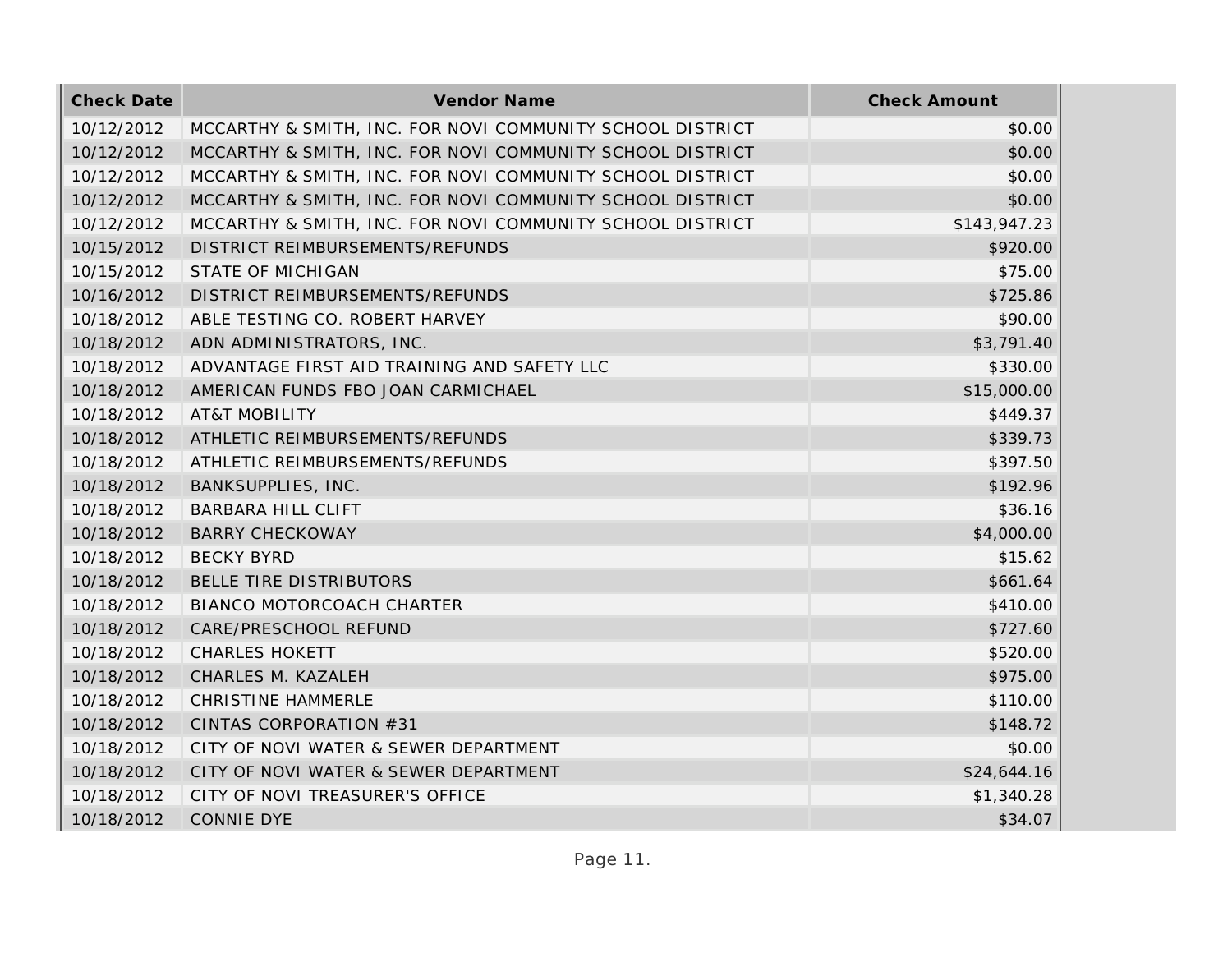| <b>Check Date</b> | Vendor Name                        | <b>Check Amount</b> |
|-------------------|------------------------------------|---------------------|
| 10/18/2012        | CONTEMPORARY INDUSTRIES, INC.      | \$70.00             |
| 10/18/2012        | <b>CUMMINS BRIDGEWAY LLC</b>       | \$905.77            |
| 10/18/2012        | DANIEL KITCHEL                     | \$70.00             |
| 10/18/2012        | <b>DARWIN CONLEY</b>               | \$60.00             |
| 10/18/2012        | <b>DENNIS TROSHAK</b>              | \$70.00             |
| 10/18/2012        | DETROIT TIGERS, INC.               | \$250.00            |
| 10/18/2012        | <b>DIANA STOTLER</b>               | \$170.04            |
| 10/18/2012        | DONNA LYNN CONNAD-ROSKAMP          | \$167.50            |
| 10/18/2012        | ENTERTAINMENT PUBLICATIONS LLC     | \$990.00            |
| 10/18/2012        | <b>ERIN HARBAR</b>                 | \$63.49             |
| 10/18/2012        | ERIN LATHAM                        | \$39.90             |
| 10/18/2012        | <b>FLASH GLASS</b>                 | \$512.00            |
| 10/18/2012        | <b>HEINEMANN</b>                   | \$11.17             |
| 10/18/2012        | HIGH SCHOOL REIMBURSEMENTS/REFUNDS | \$147.26            |
| 10/18/2012        | HIGH SCHOOL REIMBURSEMENTS/REFUNDS | \$52.33             |
| 10/18/2012        | HIGH SCHOOL REIMBURSEMENTS/REFUNDS | \$70.00             |
| 10/18/2012        | HOEKSTRA TRANSPORTATION, INC.      | \$427.72            |
| 10/18/2012        | HOLLAND BUS COMPANY                | \$273.62            |
| 10/18/2012        | HOWELL HIGH SCHOOL                 | \$150.00            |
| 10/18/2012        | JAMES T. NIEHAUS                   | \$70.00             |
| 10/18/2012        | <b>JODI BALCONI</b>                | \$290.42            |
| 10/18/2012        | JOHN MCCRACKEN PIANO SERVICE       | \$575.00            |
| 10/18/2012        | <b>KAREN BROSTMAN</b>              | \$150.00            |
| 10/18/2012        | <b>KATHLEEN ADER</b>               | \$46.21             |
| 10/18/2012        | <b>KEVIN KASHAT</b>                | \$60.00             |
| 10/18/2012        | LADYWOOD HIGH SCHOOL               | \$450.00            |
| 10/18/2012        | LAKESHORE LEARNING MATERIALS       | \$58.26             |
| 10/18/2012        | LESLIE BUTTERMORE                  | \$70.00             |
| 10/18/2012        | LINDA C. FISCHER                   | \$36.90             |
| 10/18/2012        | MACOMB DAKOTA HIGH SCHOOL          | \$200.00            |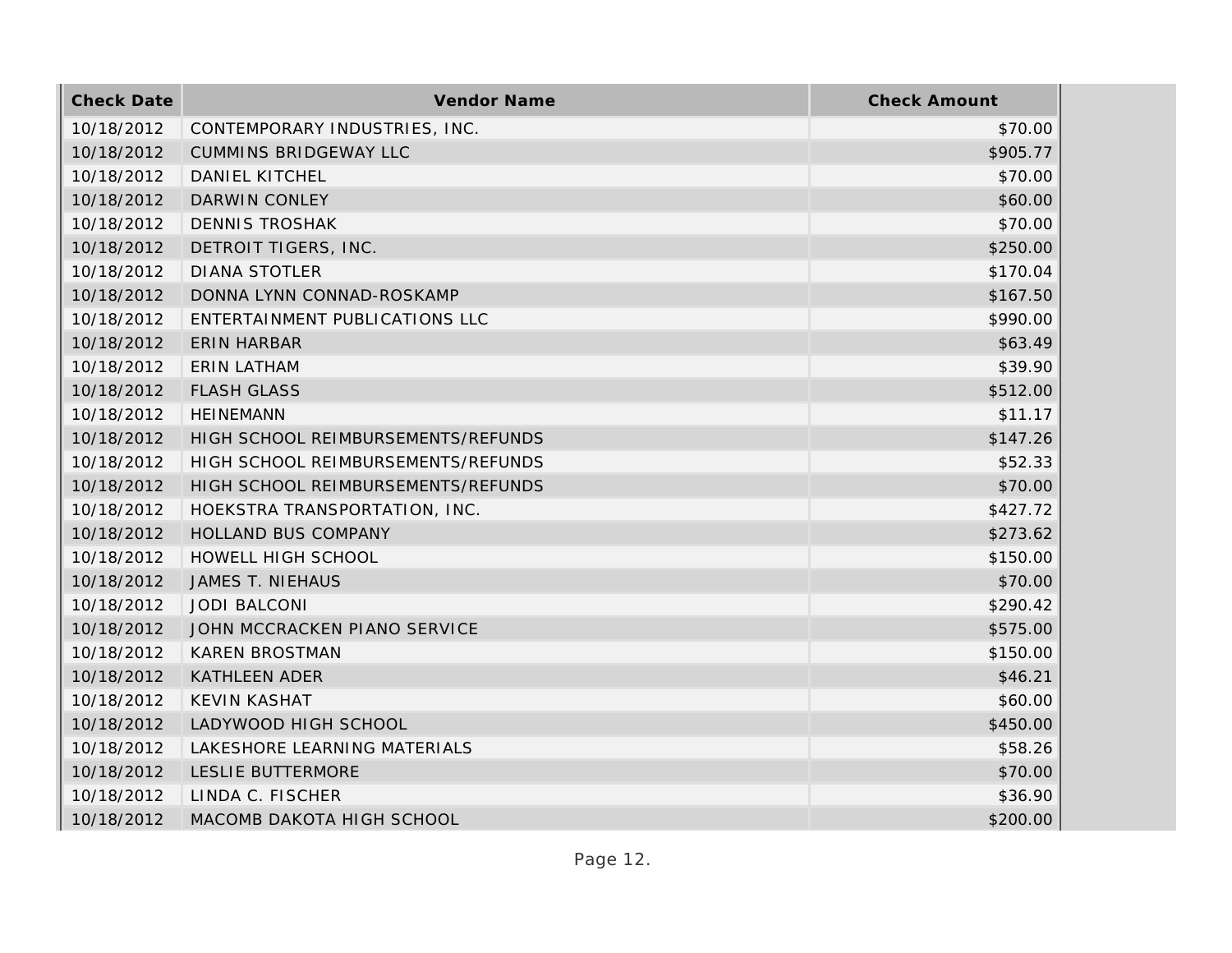| <b>Check Date</b> | Vendor Name                                         | <b>Check Amount</b> |
|-------------------|-----------------------------------------------------|---------------------|
| 10/18/2012        | MALLOY FARLEY                                       | \$860.00            |
| 10/18/2012        | MATHESON TRI-GAS, INC.                              | \$146.95            |
| 10/18/2012        | MESSA MICHIGAN EDUCATION SPECIAL SERVICES ASSOC.    | \$564,328.22        |
| 10/18/2012        | MICHIGAN STATE UNIVERSITY                           | \$58.00             |
| 10/18/2012        | MIDWEST VOLLEYBALL WAREHOUSE, INC.                  | \$482.96            |
| 10/18/2012        | <b>NEIL LEVIN</b>                                   | \$220.00            |
| 10/18/2012        | NOVI CHAMBER OF COMMERCE                            | \$550.00            |
| 10/18/2012        | OAK MANAGEMENT CORPORATION LYON OAKS BANQUET CENTER | \$4,366.50          |
| 10/18/2012        | PARKVIEW PTO                                        | \$900.00            |
| 10/18/2012        | PCMI PROFESSIONAL CONTRACT MANAGEMENT, INC.         | \$1,202.78          |
| 10/18/2012        | PITNEY BOWES PURCHASE POWER                         | \$3,000.00          |
| 10/18/2012        | READ A LATTE CAFE c/o NOVI PUBLIC LIBRARY           | \$26.00             |
| 10/18/2012        | ROBERT D. DOBSON JR.                                | \$60.00             |
| 10/18/2012        | <b>ROBERT TRUMBLE</b>                               | \$70.00             |
| 10/18/2012        | <b>ROGER BROWNELL</b>                               | \$55.00             |
| 10/18/2012        | SALEM HIGH SCHOOL ATHLETICS                         | \$95.00             |
| 10/18/2012        | <b>SCIENCE ALIVE</b>                                | \$104.00            |
| 10/18/2012        | SET INC.                                            | \$805.50            |
| 10/18/2012        | SET-SEG                                             | \$3,031.75          |
| 10/18/2012        | SHIRT RAC                                           | \$4,247.46          |
| 10/18/2012        | SOCCER ASSIGNING, LLC                               | \$2,482.50          |
| 10/18/2012        | SOUTH LYON HIGH SCHOOL SOUTH LYON ATHLETICS         | \$200.00            |
| 10/18/2012        | STAPLES ADVANTAGE                                   | \$2,388.07          |
| 10/18/2012        | STATE OF MICHIGAN DEPT. OF LABOR/BUREAU             | \$240.00            |
| 10/18/2012        | <b>SUSAN BURNHAM</b>                                | \$75.90             |
| 10/18/2012        | <b>SUSAN COOLMAN</b>                                | \$70.00             |
| 10/18/2012        | THE REGENTS OF THE UNIVERSITY OF MICHIGAN           | \$8,000.00          |
| 10/18/2012        | THREADWORKS, LTD                                    | \$952.00            |
| 10/18/2012        | TIME FOR KIDS                                       | \$4,417.80          |
| 10/18/2012        | TOM FITZSIMMONS                                     | \$60.00             |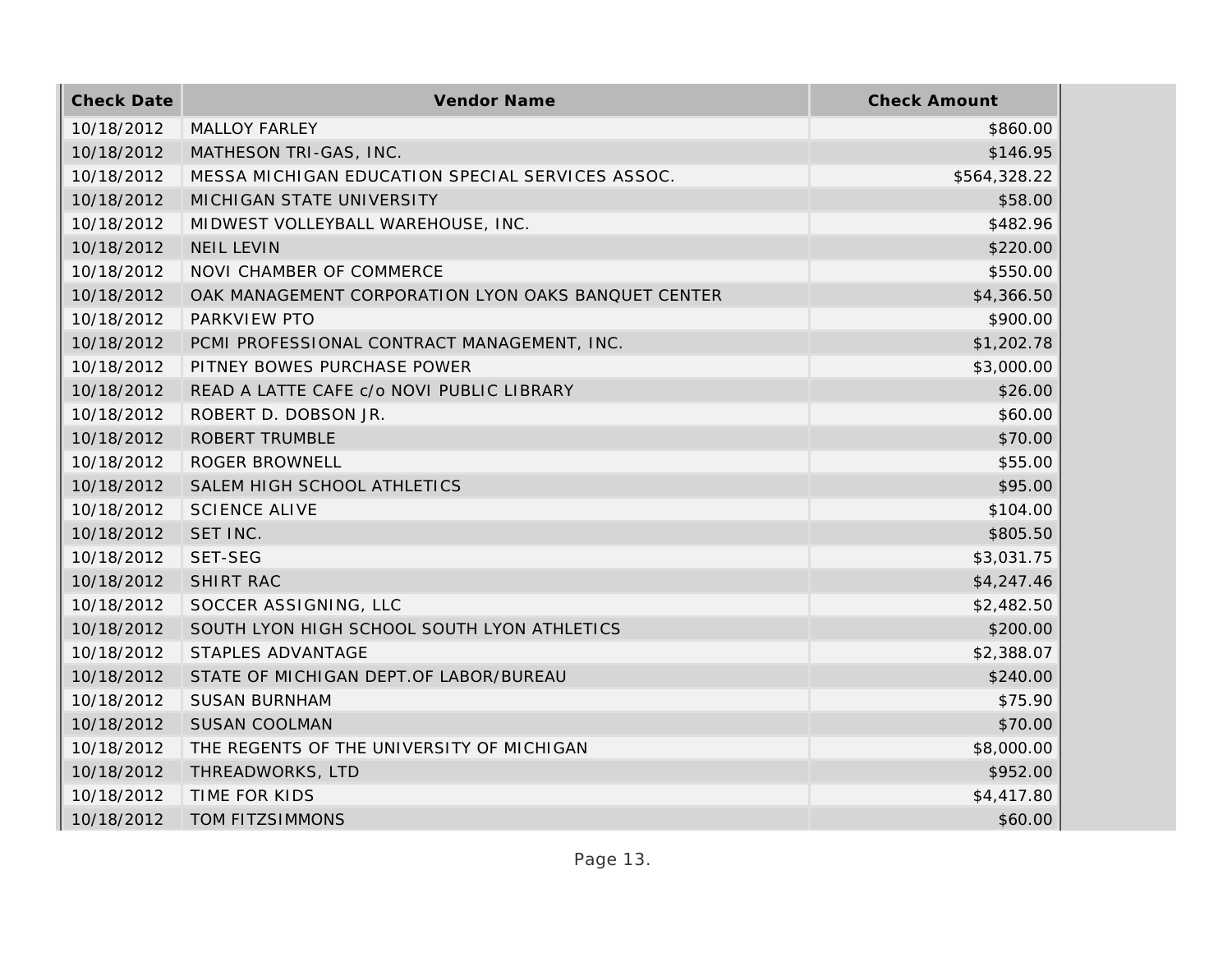| <b>Check Date</b> | Vendor Name                                           | <b>Check Amount</b> |
|-------------------|-------------------------------------------------------|---------------------|
| 10/18/2012        | TRAFFIC JAM AND SNUG OF MI, INC.                      | \$450.00            |
| 10/18/2012        | TRANSPORTATION ACCESSORIES CO.                        | \$540.20            |
| 10/18/2012        | WEST BLOOMFIELD HIGH SCHOOL                           | \$150.00            |
| 10/19/2012        | THE BAGEL STATION LLC                                 | \$330.00            |
| 10/19/2012        | CHARLES M. GELARDI                                    | \$0.00              |
| 10/19/2012        | CHARLES M. GELARDI                                    | \$888.50            |
| 10/19/2012        | COTTAGE INN PIZZA SANHANDI ENTERPRISE LLC             | \$924.00            |
| 10/19/2012        | EVER KOLD REFRIGERATION                               | \$966.00            |
| 10/19/2012        | JET'S PIZZA                                           | \$1,524.00          |
| 10/19/2012        | <b>KIM'S GARDENS</b>                                  | \$997.50            |
| 10/19/2012        | LANDGATE, INC. C/O BELLACINO'S                        | \$624.00            |
| 10/19/2012        | LIVONIA ITALIAN BAKERY                                | \$546.75            |
| 10/19/2012        | NOVI TOWN PIZZA LLC                                   | \$1,391.00          |
| 10/19/2012        | PIZZA HUT/REDBERRY RESTO BRANDS INTL INC.             | \$781.25            |
| 10/19/2012        | STAPLES ADVANTAGE                                     | \$24.16             |
| 10/19/2012        | TUBBYS SUBS QUALITY FOODS INC.                        | \$194.35            |
| 10/19/2012        | U.S. FOODSERVICE, INC.                                | \$1,848.69          |
| 10/25/2012        | AARON D. COX                                          | \$585.02            |
| 10/25/2012        | AXA EQUITABLE EQUI-VEST                               | \$111.08            |
| 10/25/2012        | CHAPTER 13 TRUSTEE DAVID WM. RUSKIN                   | \$770.09            |
| 10/25/2012        | CITIBANK, N.A. c/o SHERMETA, ADAMS, & VON ALLMEN P.C. | \$1,487.63          |
| 10/25/2012        | INTERNATIONAL UNION OPERATING ENGINEERS, LOCAL 324    | \$459.39            |
| 10/25/2012        | MISDU MICHIGAN STATE DISBURSEMENT                     | \$1,864.00          |
| 10/25/2012        | NOVI ED SECRETARIAL &                                 | \$3,035.90          |
| 10/25/2012        | NOVI EDUCATION ASSOC c/o CHANDRA MADAFFERI - HS       | \$24,407.56         |
| 10/25/2012        | NOVI FOOD SERVICE c/o CARRIE HOLLIDAY-OH              | \$544.41            |
| 10/25/2012        | PHEAA PENNSYLVANIA HIGHER EDUCATION ASSISTANCE AGENCY | \$222.04            |
| 10/25/2012        | UNITED WAY                                            | \$95.83             |
| 10/25/2012        | A PARTS WAREHOUSE                                     | \$25.41             |
| 10/25/2012        | A2Z BALLOON CO.                                       | \$160.00            |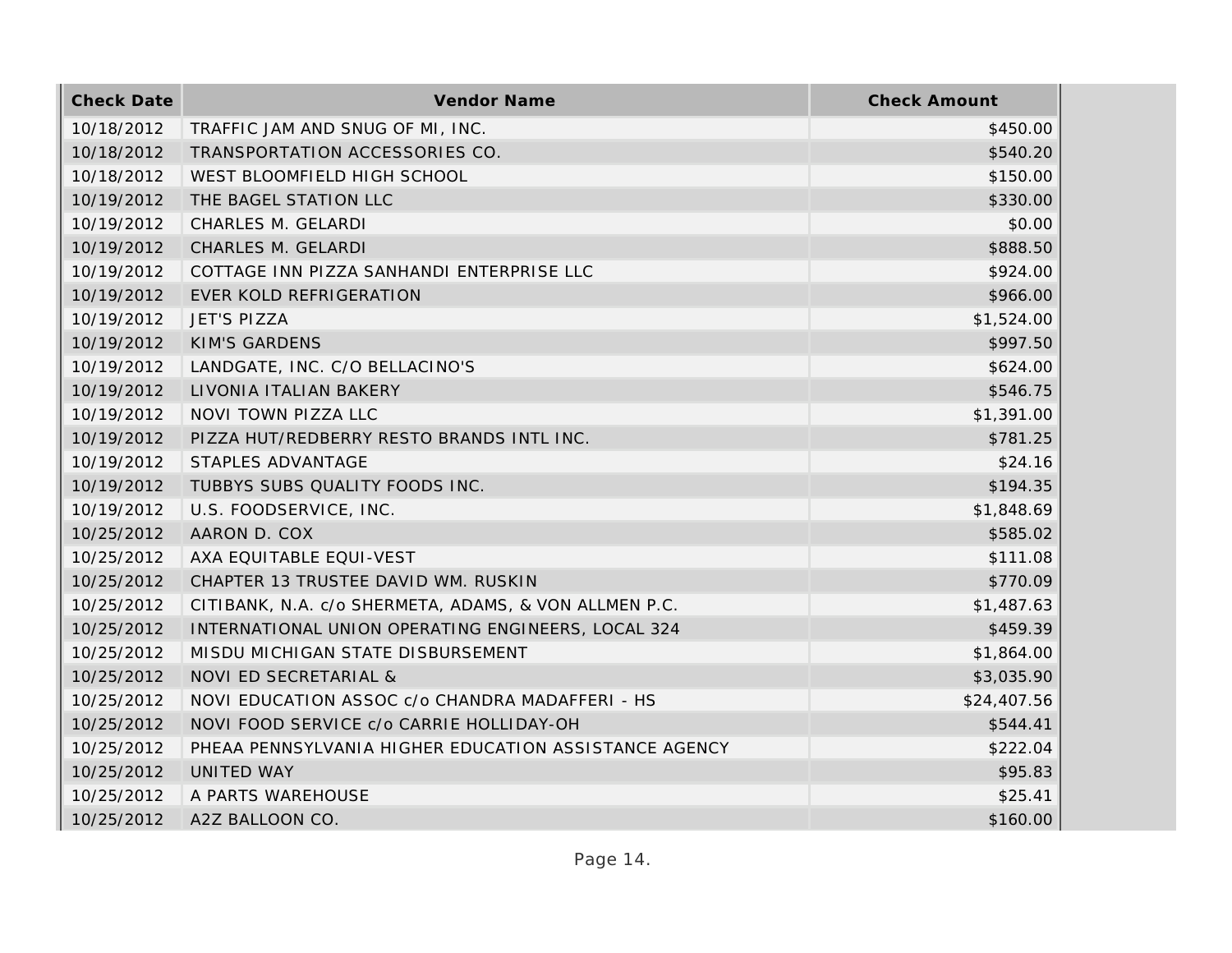| <b>Check Date</b> | Vendor Name                                              | <b>Check Amount</b> |
|-------------------|----------------------------------------------------------|---------------------|
| 10/25/2012        | ALLIED SCORING TABLES, INC.                              | \$305.00            |
| 10/25/2012        | AMERICAN ASSOCIATION OF SCHOOL PERSONNEL ADMIN AASPA     | \$175.00            |
| 10/25/2012        | ANDERSONS SCHOOL EVENTS TAYMARK                          | \$2,195.96          |
| 10/25/2012        | AT&T                                                     | \$1,449.41          |
| 10/25/2012        | ATHLETIC REIMBURSEMENTS/REFUNDS                          | \$734.23            |
| 10/25/2012        | ATHLETIC REIMBURSEMENTS/REFUNDS                          | \$400.00            |
| 10/25/2012        | ATHLETIC REIMBURSEMENTS/REFUNDS                          | \$65.00             |
| 10/25/2012        | <b>BRIAN FOUST</b>                                       | \$60.00             |
| 10/25/2012        | BRIGHTSPARK TRAVEL, INC.                                 | \$314.00            |
| 10/25/2012        | BROADCAST MEASUREMENTS                                   | \$160.00            |
| 10/25/2012        | CALLOWAY HOUSE, INC.                                     | \$141.86            |
| 10/25/2012        | CAROLINA BIOLOGICAL SUPPLY CO.                           | \$594.19            |
| 10/25/2012        | CINTAS CORPORATION #31                                   | \$74.36             |
| 10/25/2012        | CONSTELLATION AN EXELON COMPANY                          | \$0.00              |
| 10/25/2012        | CONSTELLATION AN EXELON COMPANY                          | \$4,643.49          |
| 10/25/2012        | CONTRACT PAPER GROUP, INC.                               | \$4,363.20          |
| 10/25/2012        | <b>DAWN LONG</b>                                         | \$145.00            |
| 10/25/2012        | DEBORAH E. KARABEES-BETTS                                | \$70.00             |
| 10/25/2012        | <b>DEBORAH THOMAS</b>                                    | \$25.00             |
| 10/25/2012        | <b>DECA IMAGES</b>                                       | \$645.70            |
| 10/25/2012        | <b>DENNIS BETTS</b>                                      | \$70.00             |
| 10/25/2012        | <b>DENNIS TROSHAK</b>                                    | \$175.00            |
| 10/25/2012        | DISTRICT REIMBURSEMENTS/REFUNDS                          | \$317.38            |
| 10/25/2012        | <b>DOUGLAS CURRY</b>                                     | \$90.00             |
| 10/25/2012        | EDWARD KARL GABRYS                                       | \$52.50             |
| 10/25/2012        | <b>ELBERT STURM</b>                                      | \$150.00            |
| 10/25/2012        | EPS/SCHOOL SPECIALTY LITERACY & INTERVENTION             | \$2,430.80          |
| 10/25/2012        | <b>ESTR PUBLICATIONS</b>                                 | \$128.00            |
| 10/25/2012        | EXECUTIVE ENERGY SERVICES, LLC ATTN: ACCOUNTS RECEIVABLE | \$400.00            |
| 10/25/2012        | FIRST COMMONWEALTH c/o GUARDIAN                          | \$250.74            |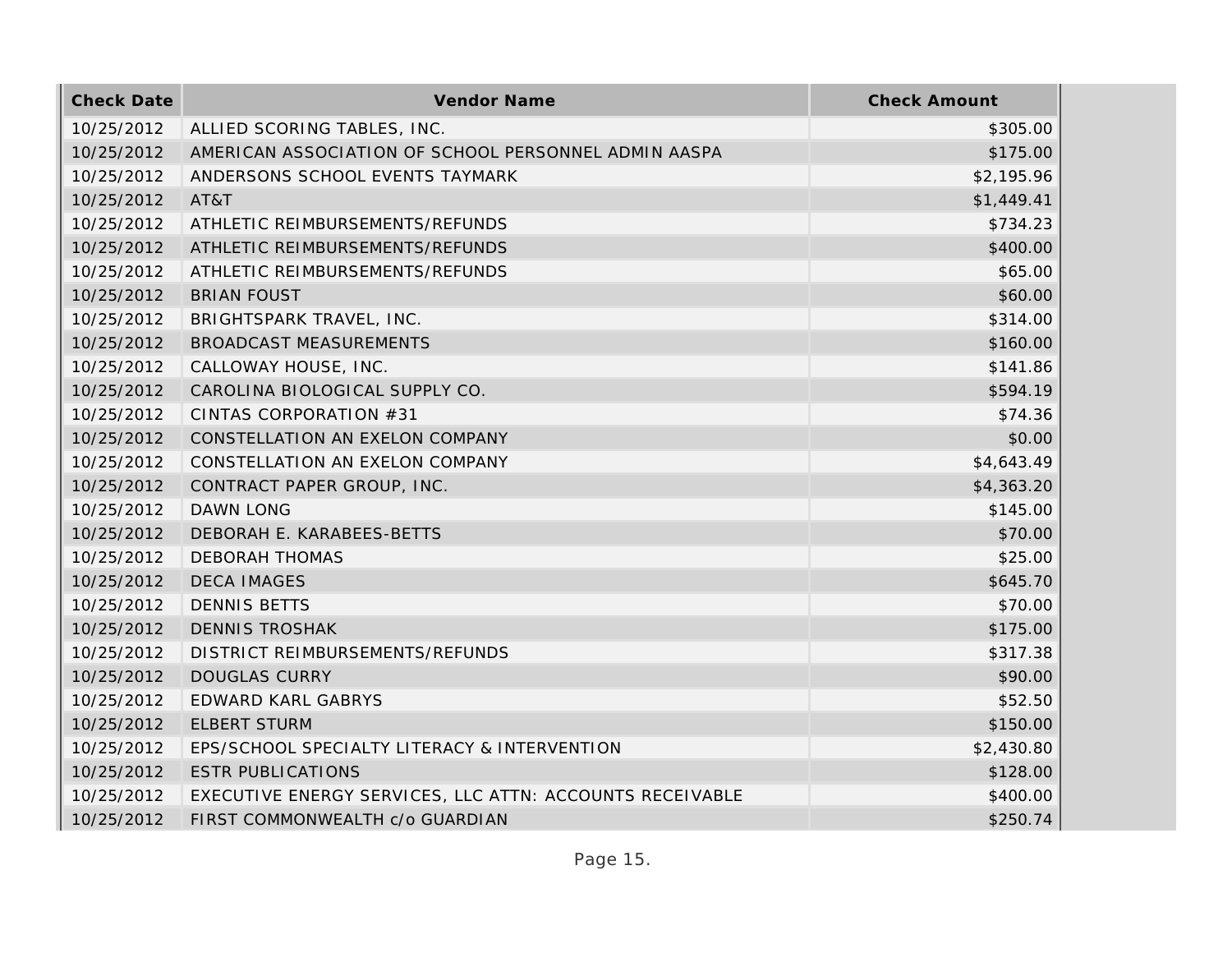| <b>Check Date</b> | Vendor Name                                                   | <b>Check Amount</b> |
|-------------------|---------------------------------------------------------------|---------------------|
| 10/25/2012        | FLEETPRIDE, INC.                                              | \$1,410.48          |
| 10/25/2012        | FLINN SCIENTIFIC                                              | \$351.41            |
| 10/25/2012        | FRONTLINE TECHNOLOGIES, INC.                                  | \$5,474.84          |
| 10/25/2012        | <b>GARY HURST</b>                                             | \$180.00            |
| 10/25/2012        | <b>GCA SERVICES GROUP</b>                                     | \$0.00              |
| 10/25/2012        | <b>GCA SERVICES GROUP</b>                                     | \$117,259.75        |
| 10/25/2012        | <b>HEATHER DELL</b>                                           | \$214.17            |
| 10/25/2012        | HEIDI PENDERGRAFF                                             | \$49.99             |
| 10/25/2012        | HF GROUP, LLC                                                 | \$3.09              |
| 10/25/2012        | HIGH SCHOOL REIMBURSEMENTS/REFUNDS                            | \$39.94             |
| 10/25/2012        | HIGH SCHOOL REIMBURSEMENTS/REFUNDS                            | \$295.00            |
| 10/25/2012        | HIGH SCHOOL REIMBURSEMENTS/REFUNDS                            | \$142.00            |
| 10/25/2012        | HOEKSTRA TRANSPORTATION, INC.                                 | \$213.92            |
| 10/25/2012        | HOLLAND BUS COMPANY                                           | \$116.81            |
| 10/25/2012        | HOLT ATHLETIC DEPARTMENT                                      | \$175.00            |
| 10/25/2012        | <b>IB SOURCE</b>                                              | \$876.00            |
| 10/25/2012        | <b>JEANNE DIAL</b>                                            | \$81.69             |
| 10/25/2012        | JENNIFER ANN COTTRILL                                         | \$236.45            |
| 10/25/2012        | JERRY L. BALOGH                                               | \$150.00            |
| 10/25/2012        | JOHN J. VICHINSKY JR.                                         | \$150.00            |
| 10/25/2012        | <b>JOSEPH MICHAEL LUTTENBERGER</b>                            | \$150.00            |
| 10/25/2012        | <b>KAREN EBY</b>                                              | \$60.00             |
| 10/25/2012        | <b>KEVIN KASHAT</b>                                           | \$60.00             |
| 10/25/2012        | <b>KIM HAGAN</b>                                              | \$150.00            |
| 10/25/2012        | KOLAT.COM                                                     | \$159.95            |
| 10/25/2012        | <b>LARRY KENYON</b>                                           | \$150.00            |
| 10/25/2012        | LIFE INSURANCE COMPANY OF NORTH AMERICA CIGNA GROUP INSURANCE | \$18,146.82         |
| 10/25/2012        | <b>LISA ERICKSON</b>                                          | \$45.72             |
| 10/25/2012        | LITTLE CAESARS PIZZA KITS                                     | \$3,867.00          |
| 10/25/2012        | <b>MARGARET LAINE</b>                                         | \$41.65             |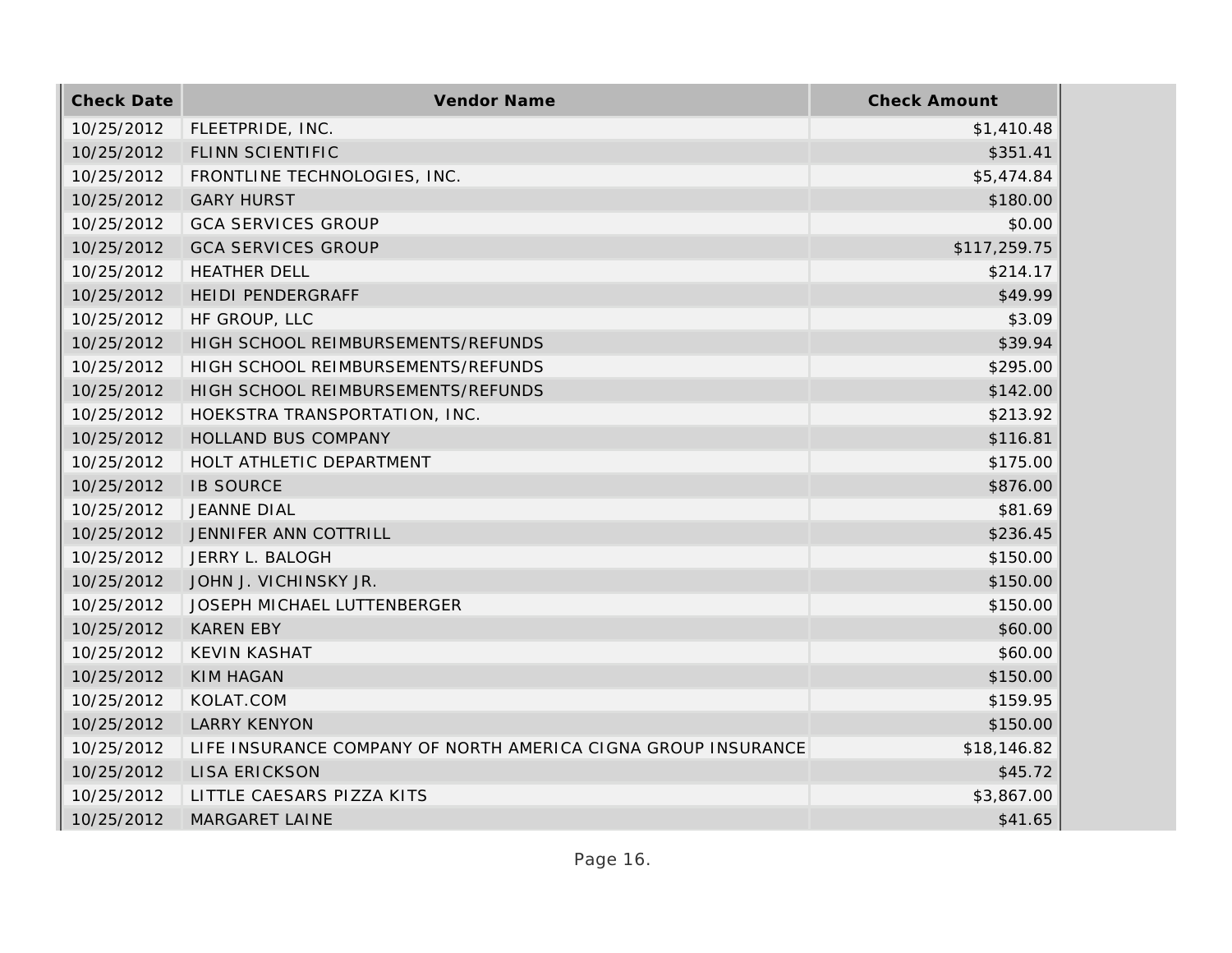| <b>Check Date</b> | Vendor Name                                      | <b>Check Amount</b> |
|-------------------|--------------------------------------------------|---------------------|
| 10/25/2012        | MARSHALL MUSIC                                   | \$66.00             |
| 10/25/2012        | MEDCO SUPPLY INC.                                | \$249.04            |
| 10/25/2012        | <b>MEGHAN ASHKANANI</b>                          | \$145.00            |
| 10/25/2012        | MERCY HIGH SCHOOL ATHLETICS                      | \$200.00            |
| 10/25/2012        | METRO ATHLETIC OFFICIALS ASSOCIATION             | \$3,425.00          |
| 10/25/2012        | MI SCHOOLS ENERGY COOPERATIVE                    | \$0.00              |
| 10/25/2012        | MI SCHOOLS ENERGY COOPERATIVE                    | \$95,764.86         |
| 10/25/2012        | MICHAEL DRAGOO                                   | \$244.20            |
| 10/25/2012        | MICHIGAN EDUCATION RESEARCH ASSOC. MERA          | \$300.00            |
| 10/25/2012        | MICHIGAN ELITE VOLLEYBALL ASS. MEVBA             | \$175.00            |
| 10/25/2012        | MICHIGAN SCHOOL PUBLIC RELATIONS ASSOC. MSPRA    | \$250.00            |
| 10/25/2012        | MOLLY HAWKINS' HOUSE                             | \$32.75             |
| 10/25/2012        | NICOLE CARTER                                    | \$72.71             |
| 10/25/2012        | NINA VANHOOSER                                   | \$110.00            |
| 10/25/2012        | OAKLAND COUNTY SCHOOL BOARD ASSOC. (O.C.S.B.A.)  | \$30.00             |
| 10/25/2012        | OLSON'S RENTAL, INC.                             | \$420.00            |
| 10/25/2012        | PAT HAYES FIELD HOCKEY ASSIGNOR                  | \$100.00            |
| 10/25/2012        | PATRICK M. MARTIN                                | \$76.00             |
| 10/25/2012        | PAUL QUICKNER                                    | \$350.00            |
| 10/25/2012        | PCMI PROFESSIONAL CONTRACT MANAGEMENT, INC.      | \$33,445.67         |
| 10/25/2012        | PETTY CASH-BRIAN GORDON OR CAROL SPRYS ATHLETICS | \$147.15            |
| 10/25/2012        | PLYMOUTH HIGH SCHOOL                             | \$100.00            |
| 10/25/2012        | PROVIDENCE OCCUPATIONAL HEALTH PARTNERS          | \$310.00            |
| 10/25/2012        | PSAT/NMSQT                                       | \$2,912.00          |
| 10/25/2012        | QUILL CORPORATION                                | \$79.60             |
| 10/25/2012        | RICHARD J. KOSLOWSKI                             | \$150.00            |
| 10/25/2012        | RSIG SECURITY, INC.                              | \$337.50            |
| 10/25/2012        | SALEM HIGH SCHOOL ATHLETICS                      | \$200.00            |
| 10/25/2012        | <b>SAM'S CLUB</b>                                | \$299.96            |
| 10/25/2012        | SAMUEL FRENCH INC                                | \$5,030.00          |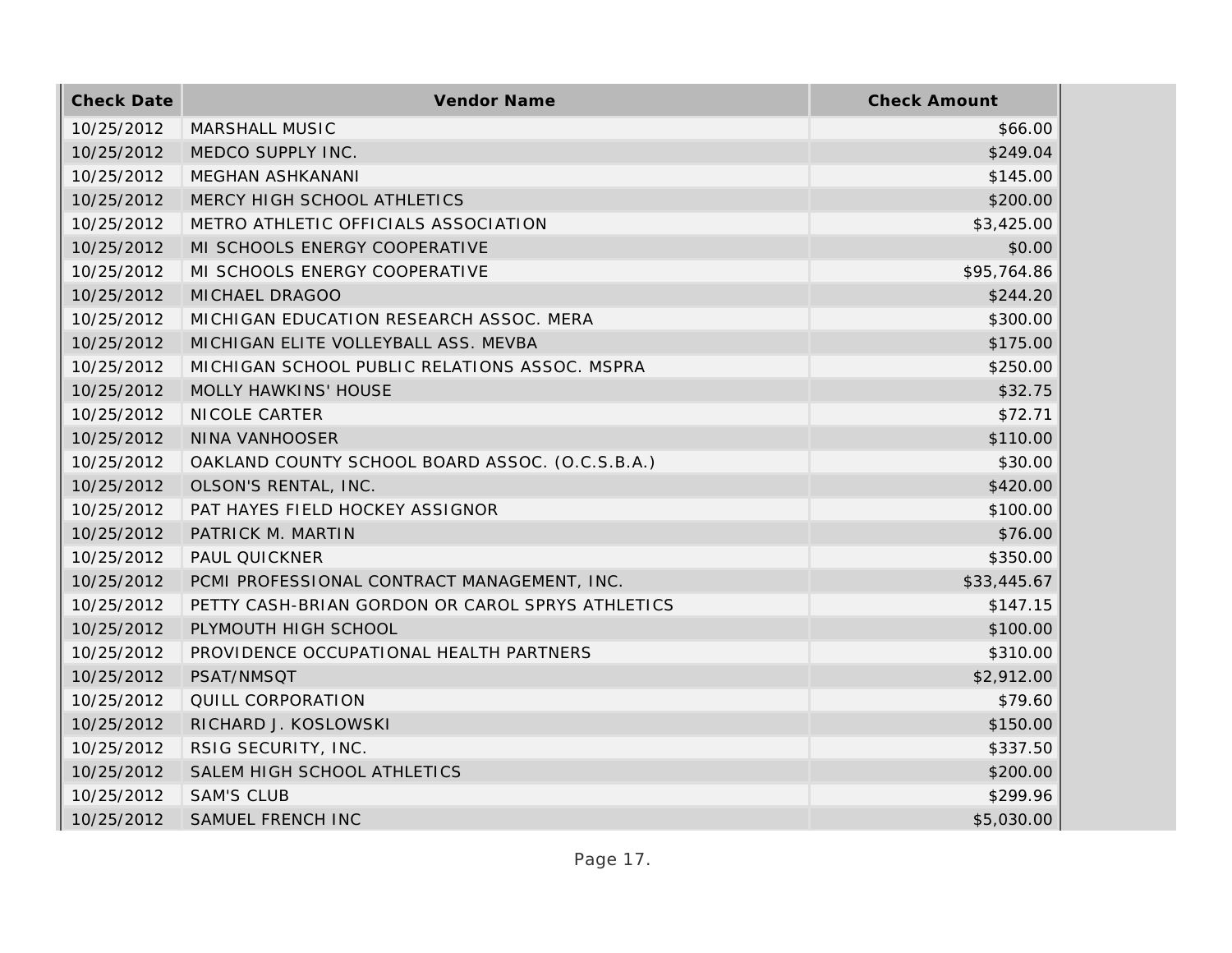| <b>Check Date</b> | Vendor Name                                                | <b>Check Amount</b> |
|-------------------|------------------------------------------------------------|---------------------|
| 10/25/2012        | <b>SCIENCE KIT, LLC</b>                                    | \$189.60            |
| 10/25/2012        | SEG WORKERS COMPENSATION FUND                              | \$23,152.00         |
| 10/25/2012        | SOUTHPAW ENTERPRISES INC                                   | \$2,072.06          |
| 10/25/2012        | <b>STACEY M. WIGTON</b>                                    | \$61.64             |
| 10/25/2012        | STAPLES ADVANTAGE                                          | \$100.74            |
| 10/25/2012        | <b>STEVE MATTHEWS</b>                                      | \$393.81            |
| 10/25/2012        | <b>STEVE MIMS</b>                                          | \$89.73             |
| 10/25/2012        | SUSAN G. KOMEN BREAST CANCER FOUNDATION/SW MICHIGAN AFFIL. | \$392.00            |
| 10/25/2012        | SUZUKI MYERS & ASSOCIATES, LTD.                            | \$1,093.49          |
| 10/25/2012        | <b>TARIQ TAHIR</b>                                         | \$100.00            |
| 10/25/2012        | TERRENCE E. MADIGAN                                        | \$52.50             |
| 10/25/2012        | THALNER ELECTRONIC LABORATORIES, INC.                      | \$190.00            |
| 10/25/2012        | <b>THINKING MOVES</b>                                      | \$193.80            |
| 10/25/2012        | THOMAS E. DONOVAN                                          | \$60.00             |
| 10/25/2012        | THOMAS MICHAEL KINDER                                      | \$150.00            |
| 10/25/2012        | THREADWORKS, LTD                                           | \$74.00             |
| 10/25/2012        | TODAY'S UNIFORM INC.                                       | \$783.00            |
| 10/25/2012        | TRIARCO ARTS & CRAFTS INC.                                 | \$2,308.16          |
| 10/25/2012        | UNITY SCHOOL BUS PARTS                                     | \$72.69             |
| 10/25/2012        | <b>VARSITY SPIRIT FASHIONS</b>                             | \$383.25            |
| 10/25/2012        | <b>VESCO OIL CORPORATION</b>                               | \$240.00            |
| 10/25/2012        | WILLIAM THOMAS COGGINS                                     | \$150.00            |
| 10/25/2012        | <b>XPEDX</b>                                               | \$855.03            |
| 10/25/2012        | THE BAGEL STATION LLC                                      | \$660.00            |
| 10/25/2012        | CHARLES M. GELARDI                                         | \$0.00              |
| 10/25/2012        | CHARLES M. GELARDI                                         | \$787.06            |
| 10/25/2012        | INTRASTATE DISTRIBUTORS CO.                                | \$2,391.46          |
| 10/25/2012        | <b>JET'S PIZZA</b>                                         | \$2,067.75          |
| 10/25/2012        | LANDGATE, INC. C/O BELLACINO'S                             | \$312.00            |
| 10/25/2012        | LIVONIA ITALIAN BAKERY                                     | \$823.50            |